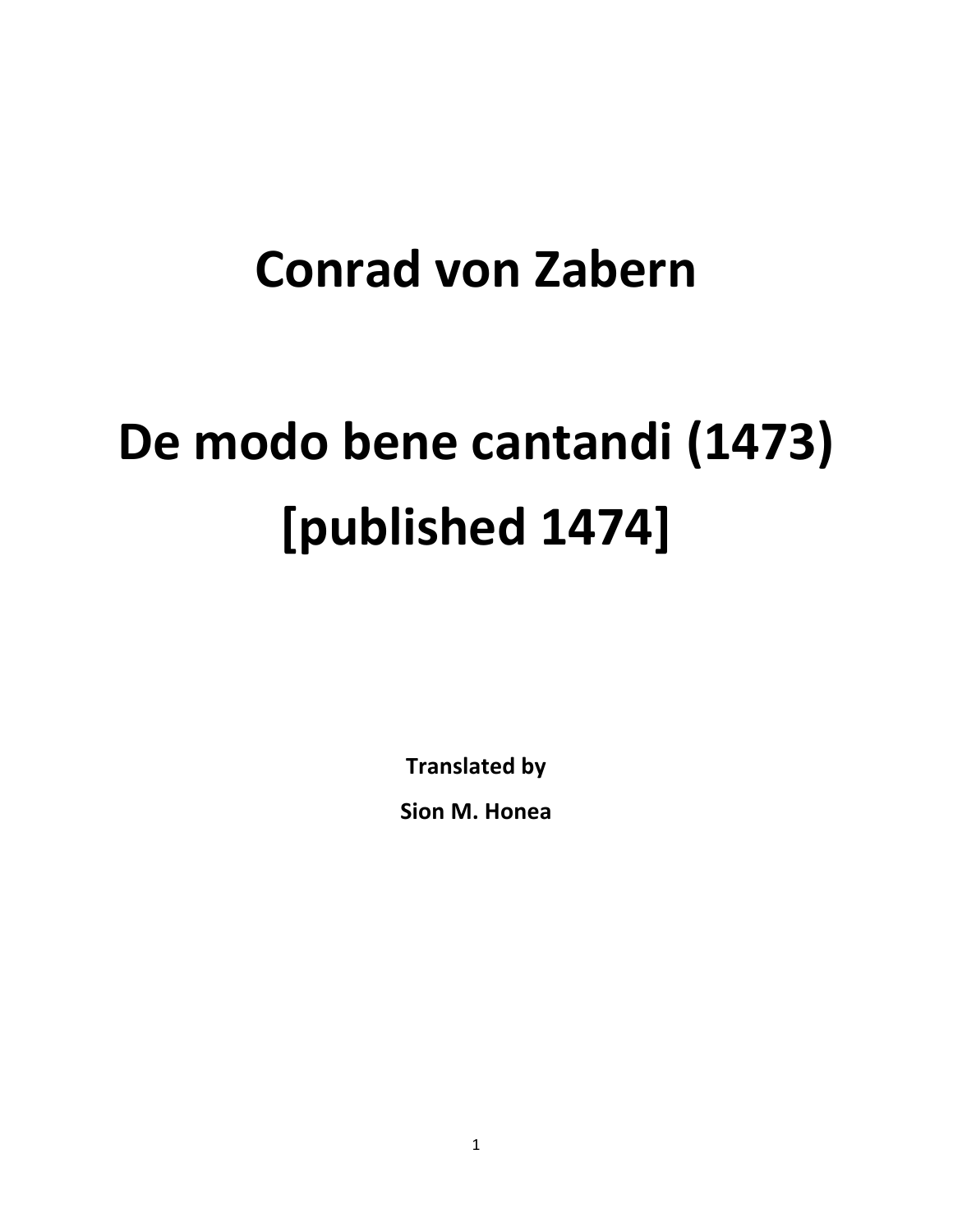#### Introduction

According to the *Grove Dictionary* Conrad von Zabern achieved a distinguished career both as a theologian and preacher and also as a music theorist. The standard modern edition of his works, edited by Karl-Werner Gümpel, credits him with three treatises, including the present one, which also exists in German translation. Little is known of his lifespan except that he received the baccalaureate from Heidelberg in 1428, which he could reasonably have received as early as the age of 16 but more likely no later than by twenty. He dated the *De modo bene cantandi* as 1473, though it was published in 1474, and *Grove* suggests that he died prior to 1481, making him reasonably close to the three score and ten.

Von Zabern gained the reputation of an excellent teacher, though one who could be somewhat prickly, as Joseph Dyer notes in his article on von Zabern.<sup>1</sup> Certainly von Zabern mentions in the present text some of his remarks to others on their faults, which comments would have been less than tactful. In this connection it should be noted that Dyer's article includes an English translation of the complete sixth precept, which constitutes about forty percent of the total treatise, excluding the two appendices. The present translation is, however the only available English translation of the entire treatise. Dyer's concentration on the sixth precept is understandable, for in it is concentrated the most information directly related to performance practice. The previous five precepts are not at all without merit and are particularly valuable for understanding the total picture of why von Zabern has been credited as the first extant author on the subject that we would consider modern vocal pedagogy. To say that he is the first extant author on the subject is probably tantamount to saying "the first" without further qualification. Nothing recognizably equally modern in conception appeared again until Maffei's *Lettere* of 1562, almost a full century later.

 $<sup>1</sup>$  Joseph Dyer, "Singing with Proper Refinement from "De Modo Bene Cantandi" (1474)," *Early Music* 6, no.2</sup> (1978).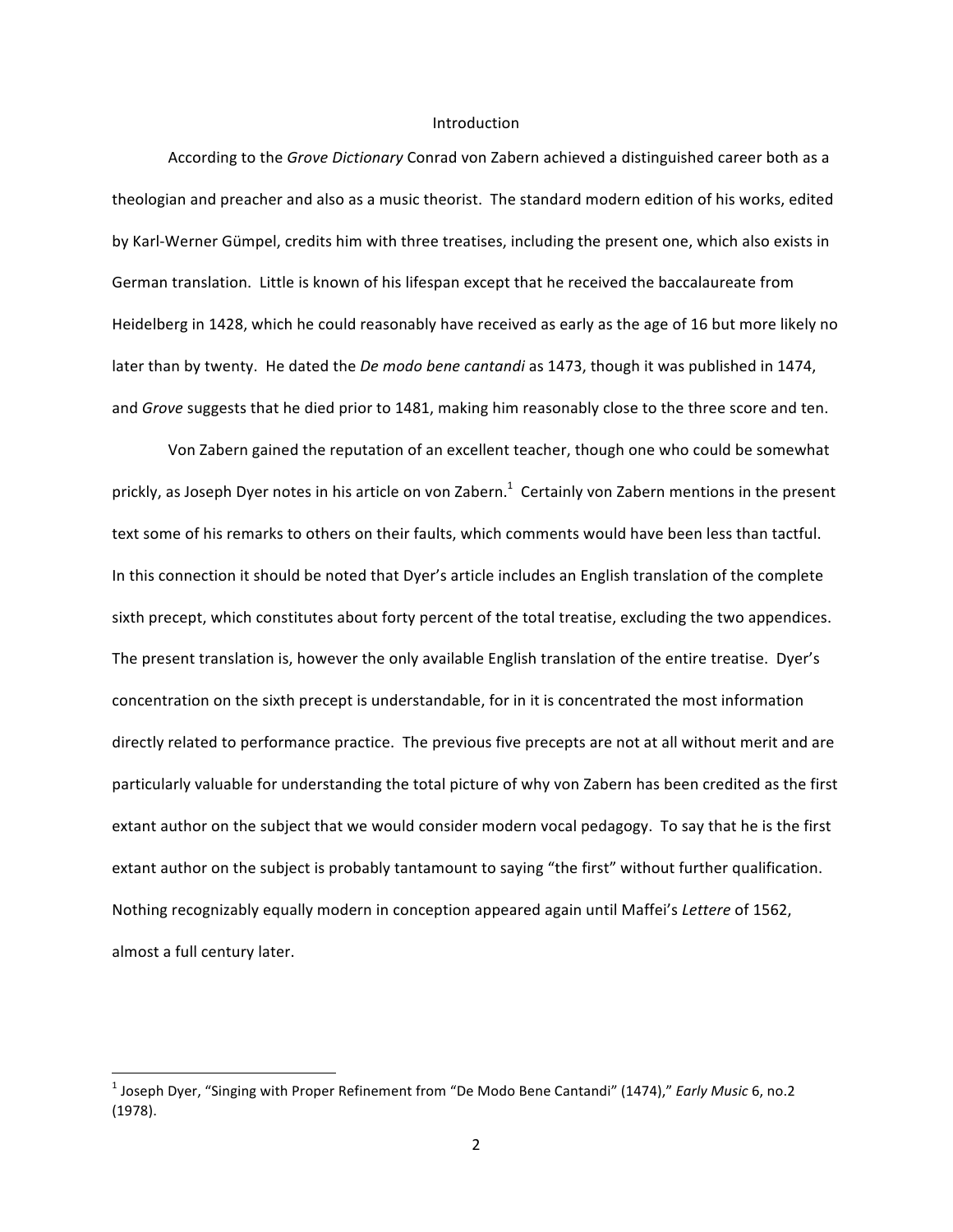Von Zabern was apparently well aware of the novelty of his approach, for he clearly felt compelled to defend it preemptively. Prior to the first precept he addresses a putative opponent who objects to von Zabern's claim to teaching singing in some special way when his treatise says little about teaching singing, i.e., that he claims to teach the method of singing well but says nothing about teaching singing as traditionally understood. The hypothetical criticism arises from a consciousness of what had previously been considered vocal pedagogy in the medieval treatises; this had less to do with the modern concept of vocal pedagogy than with music fundamentals. Drawing both on the treatises and on contemporary descriptions of singing instruction it is possible to reconstruct that Latin diction, memorization of chant repertoire, music notation (when that ultimately became widespread in use), the nature of the modes, the ratios and proper intonation of intervals, and perhaps some rules for text setting formed the core of vocal pedagogy. Later with the spread of polyphony, cathedrals and larger collegiate churches began to train choristers in mensural notation and a variety of improvised contrapuntal techniques. This view of vocal pedagogy is what von Zabern intends to enlarge by his remarks on vocal production and aesthetics, so that his argument for teaching how to "sing well" seems amply justified, thus earning him an important place in the history of the field.

Von Zabern refers on more than one occasion to those in the "reformed" tradition, which he does not clarify but which is worthy of notice. The most likely candidate for this reform would seem to be that promulgated at the Council of Basel (1431-1435), particularly those decisions issued in Session 21, June 9, 1435. Not only does von Zabern show interest in many of the same areas of the reformpacing of the services, performance of chant, distinguishing feast from ferial days, choral demeanor and deportment, proper diction—he even echoes the concern particularly with choirs in cathedrals and collegiate churches. It is also worth noting that the Council took place during the papacy of Eugene IV (1431-1447), who would reform the chorister schools in Italian cathedrals. Von Zabern's reference to the distinction between regular and secular clergy, which I have found often mystifies people, especially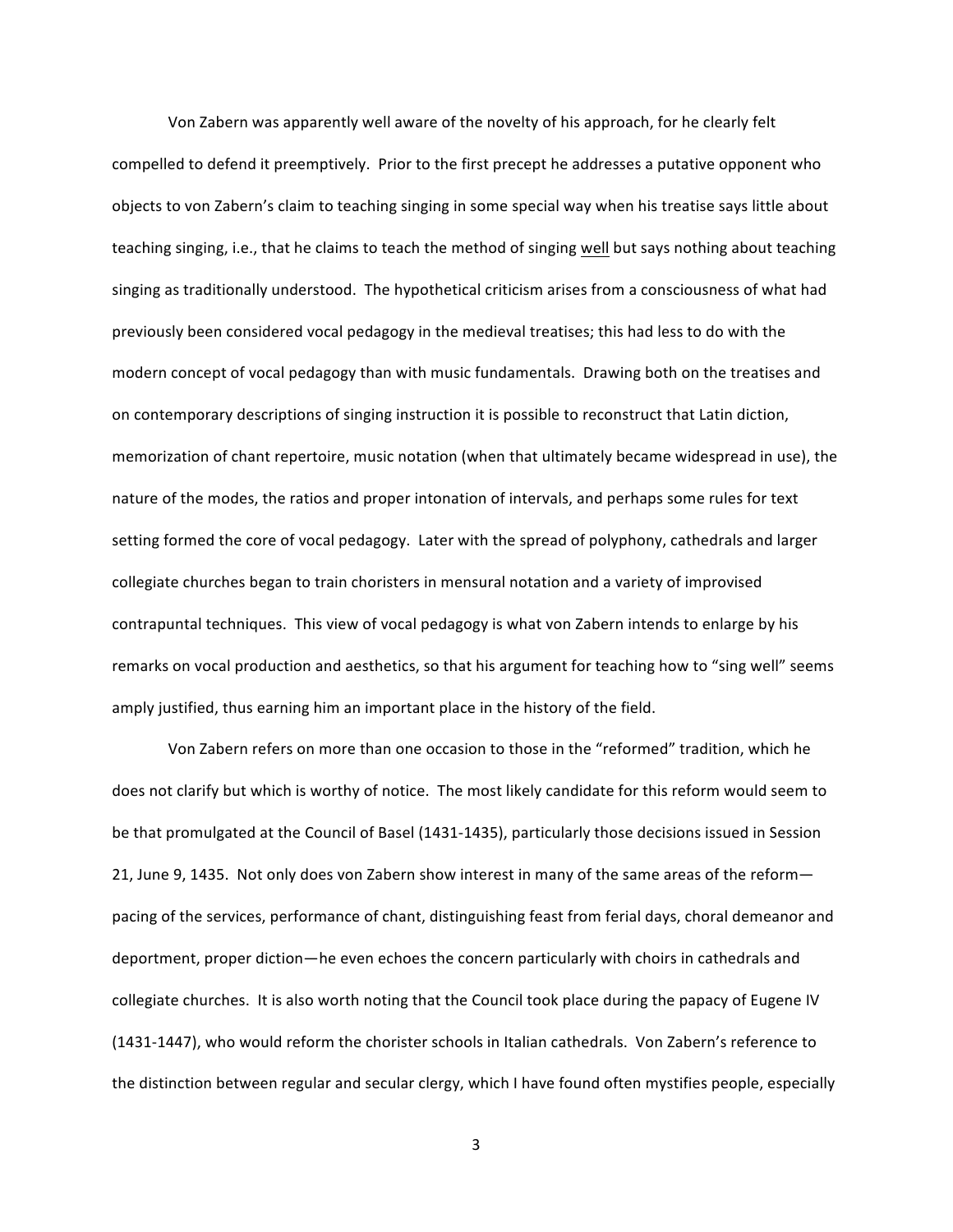American students, I have explained in a footnote, with another explaining the nature of a collegiate church.

I find von Zabern's treatise potentially very interesting to voice teachers and students as well as to choral directors and choir members. Much of his advice is equally relevant today. In order to render the treatise easier to use, I have provided a brief outline of its contents. I have also translated the two appendices that von Zabern added. Dyer reasonably omitted them from his translation since they are not part of the sixth precept, but the first appendix is devoted to proper performance of psalmody and the second deals with the interesting related subject of proper lection for service.

As always, I have made my own translation without prior reference to any other, in this case only Dyer's own. Also as general practice, I confirmed a very few questionable passages against Dyer's translation, with the result not of retranslation but more intelligible rewording. Dyer's is presented in smoother English, mine is, I believe, closer to the Latin for good or ill. Von Zabern's Latin proved to be not too difficult, the main difficulties resulting, I believe, from the intrusion of his native German syntax. Otherwise there were few problems.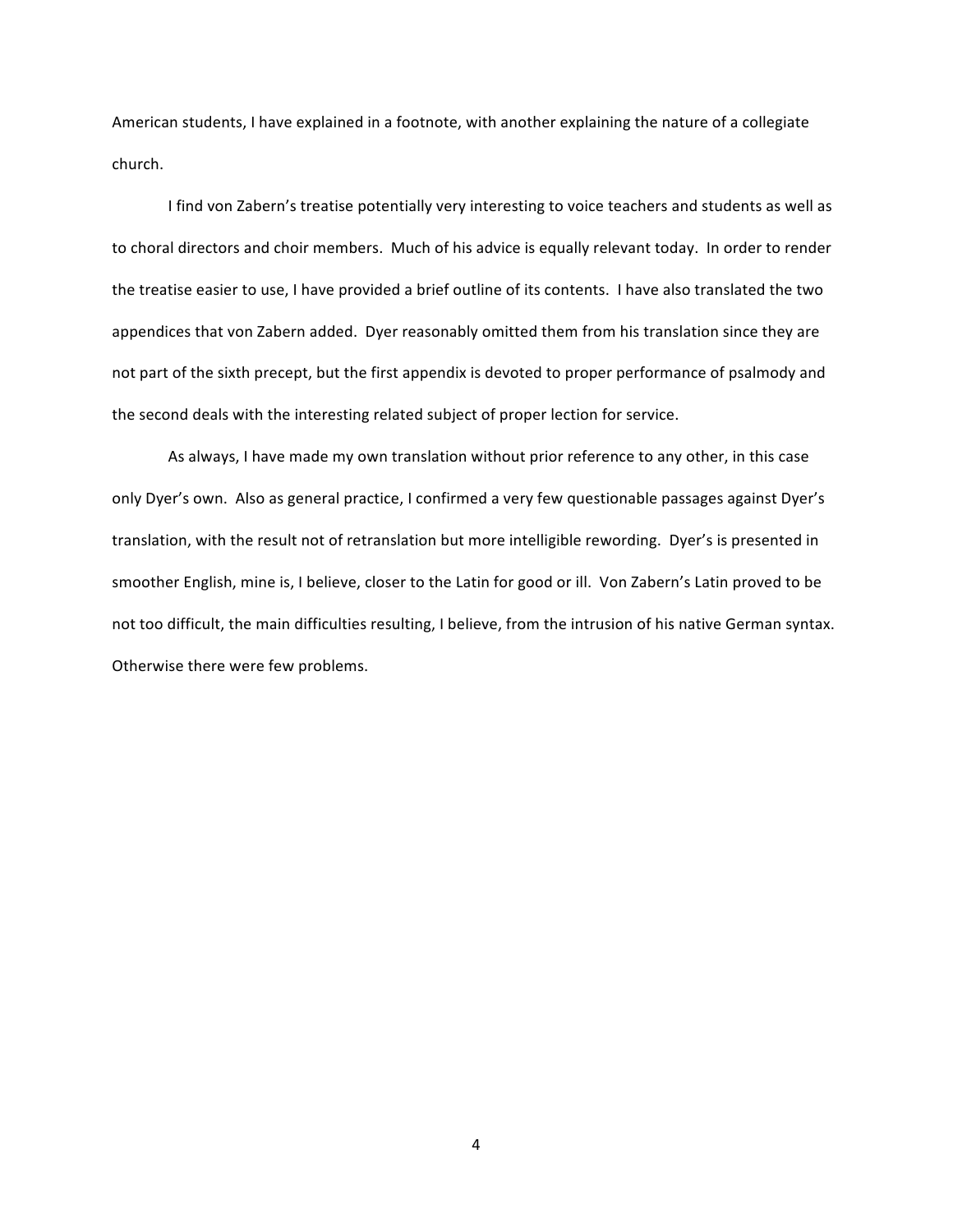### Outline of the Treatise by the Translator

- I. The first precept is to sing in good ensemble, which is to sing in such a way that the voices of all the singers proceed in the same movement of time equally and simultaneously.
	- a. This requires mutually diligent attention from all members of the choir.
- II. The second precept is to sing with correct rhythm so that no more time is spent on one note than on others.
	- a. Do not draw out the higher notes of the song.
	- b. Mistakes are most frequent and greater among the higher notes.
	- c. Do not sing the higher notes with a louder voice.
	- d. Do not extend rests contrary to the measure.
	- e. One chorus must conform itself to the other in measure.
- III. The third precept is to sing moderately, which is to sing neither too high nor too low.
	- a. When the song is in high range, start the initial pitch lower.
	- b. When the song is in low range, start the initial pitch higher.
- IV. The fourth precept is to sing variably, which is to execute the song according to the demands of the [specific liturgical] time.
	- a. Sing variably in regard to speed.
		- i. On festivals sing very gradually.
		- ii. On ordinary Sundays and small feasts sing in a moderate measure.
		- iii. On ordinary days sing more quickly.
	- b. Sing variably in regard to character. On festive days sing higher and more joyfully for the sake of greater liveliness.
	- c. Sing different types of services on the same day in different ways.
		- i. On the same day a high office should be sung more solemnly than a private service.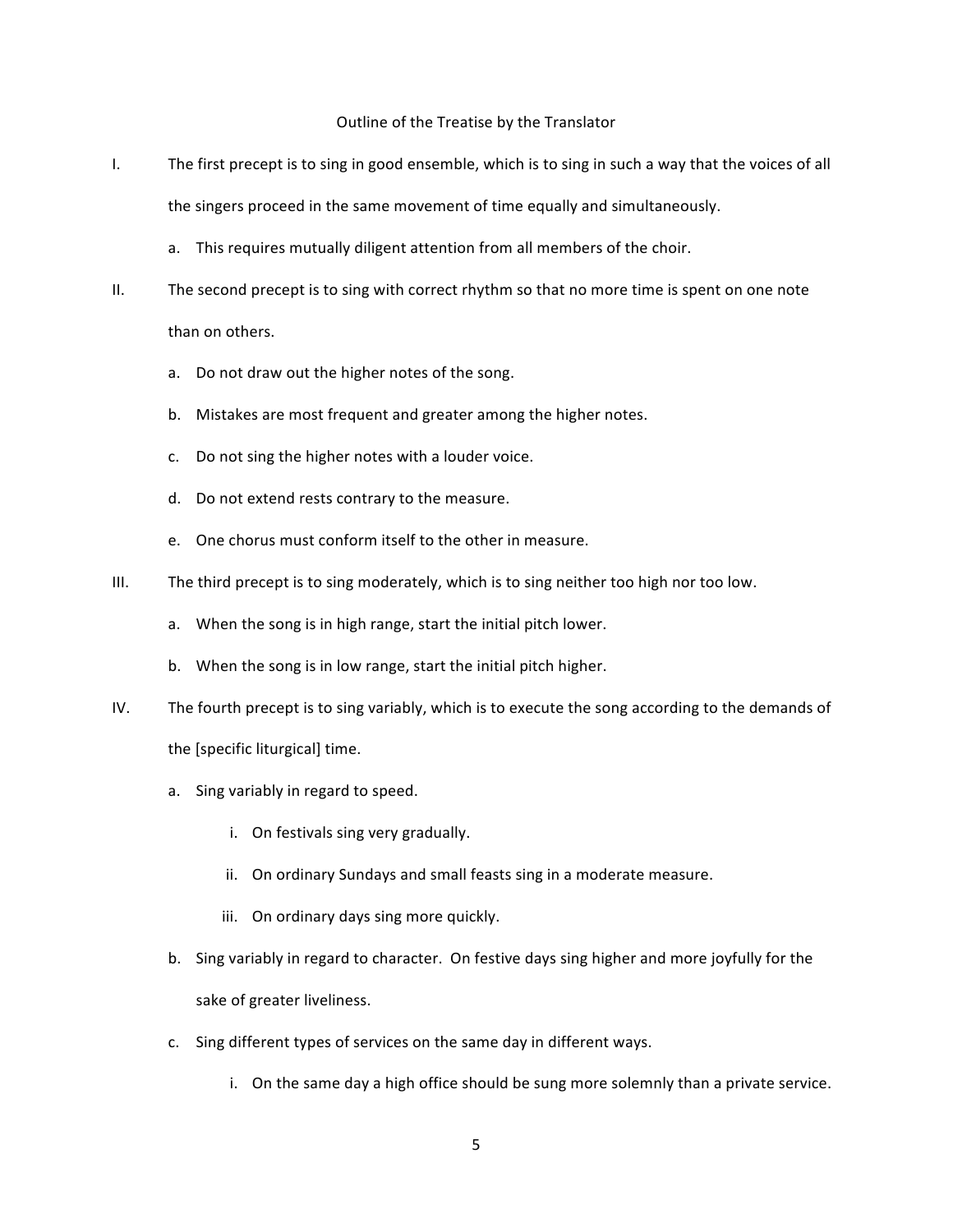- ii. The office of the dead and vigils and vespers should be sung lower and less joyful than the other offices not concerning the dead.
- iii. Offices of joyful matters should be sung more joyfully than those of sins and tribulations.
- iv. When a holiday falls on an ordinary day, whose office is special and ought not be omitted, $^2$  it is fitting to sing a double office, as in the case of Advent, Lent or Ember Days, with the feast sung more solemnly and the ordinary day more freely so as to preserve a proper difference.
- V. The fifth precept is to sing with fidelity, which is to sing so that anyone of those singing together should remain in the form of the notes as transmitted by the fathers.
	- a. Follow traditional performance practice.
		- i. Do not break up the notes into [ornamental passages].
		- ii. Do not go off in any way a fifth above or a fourth below.
		- iii. Do not perform in the manner of discant.
	- b. Maintain proper decorum.
		- i. All should uncover their heads at the same time when it is properly to be done.
		- ii. Likewise, all should bow the head and kneel at the same time.
	- c. Secular melodies should never be introduced and sung to sacred texts.
- VI. The sixth precept is to sing with refinement, which is to sing without coarseness, for which constant self-criticism is the required foundation.
	- a. Do not aspirate vowels that have no "h."
	- b. Do not sing through the nose.

<u> 1989 - Johann Barn, mars ann an t-Amhain an t-Amhain an t-Amhain an t-Amhain an t-Amhain an t-Amhain an t-Amh</u>

c. Distinguish different vowels carefully.

 $^2$  It should be noted that the Latin is potentially ambiguous here, but this represents Von Zabern's syntactic order.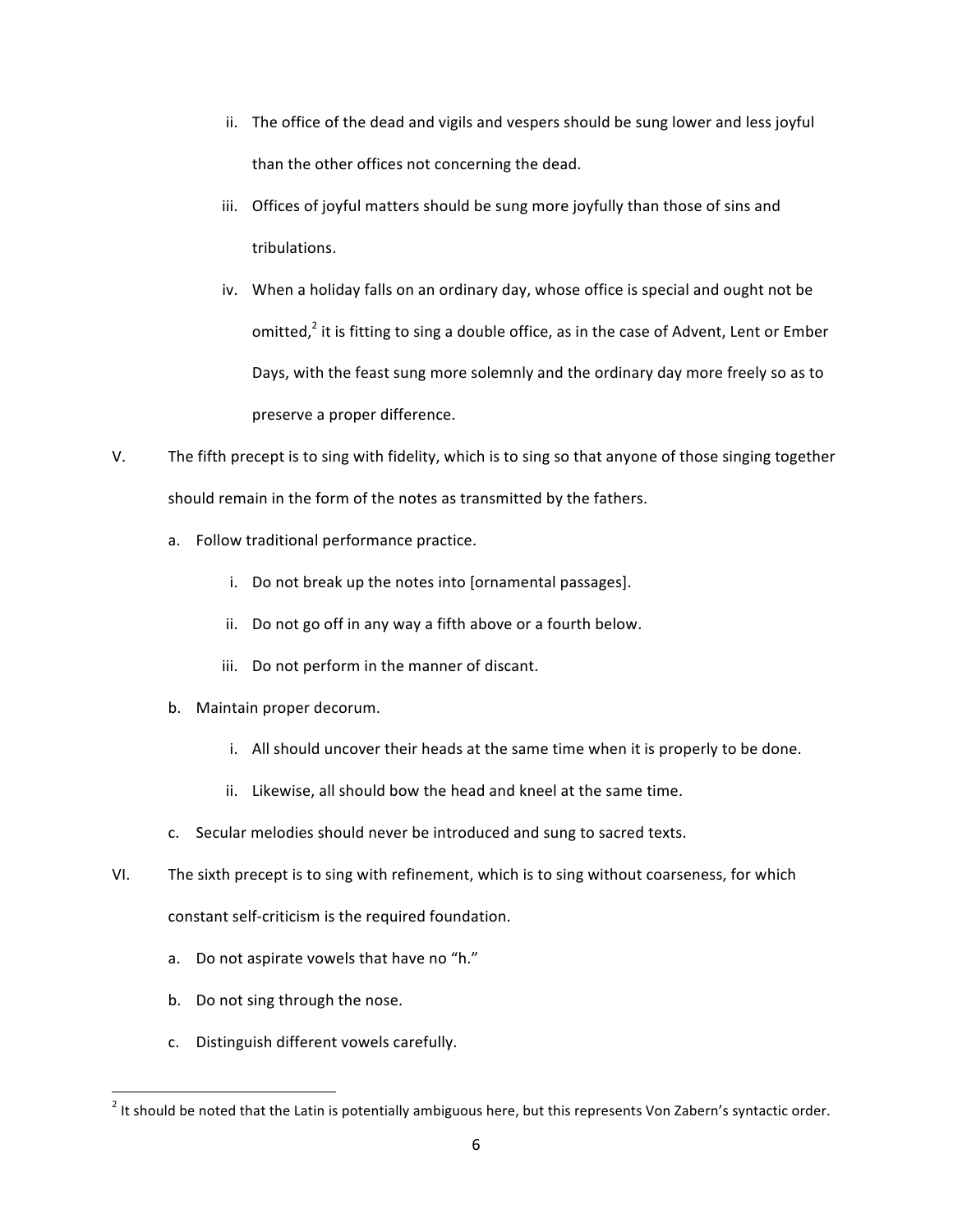- d. In melismas retain the same vowel constantly throughout.
- e. Do not allow the voice to go off pitch in ascending or descending.
- f. Do not strain or force the voice.
- g. Sing appropriately to the range of the voice.
	- i. Do not sing with an open throat or strong voice on higher notes.
	- ii. Do not sing with one uniform voice throughout the range, low, middle, and high.
		- 1. Use a heavier voice for the low range.
		- 2. Use a medium voice in the middle range.
		- 3. Use a light or subtle voice in the high range, which enables the singer to sing higher.
	- iii. Failure to adapt the voice to the range leads to injury.
		- 1. It burdens and fatigues the voice.
		- 2. It induces hoarseness and makes the voice unsuited for singing.
- h. When songs correspond to each other make sure that the ending of one corresponds to the

beginning of the next.

- i. Such as the last Kyrie eleison to the Gloria.
- ii. Such as the antiphon to the psalm.
- i. Do not sing lethargically but with life and feeling.
- j. Pay attention to proper deportment.
	- i. Stand still and do not move around or lean in one direction.
	- ii. Do not raise your head too high or incline it or prop it with your hand.
	- iii. Do not deform your mouth.

Von Zabern has already reduced Appendices I and II to outlines and so require no further reduction here.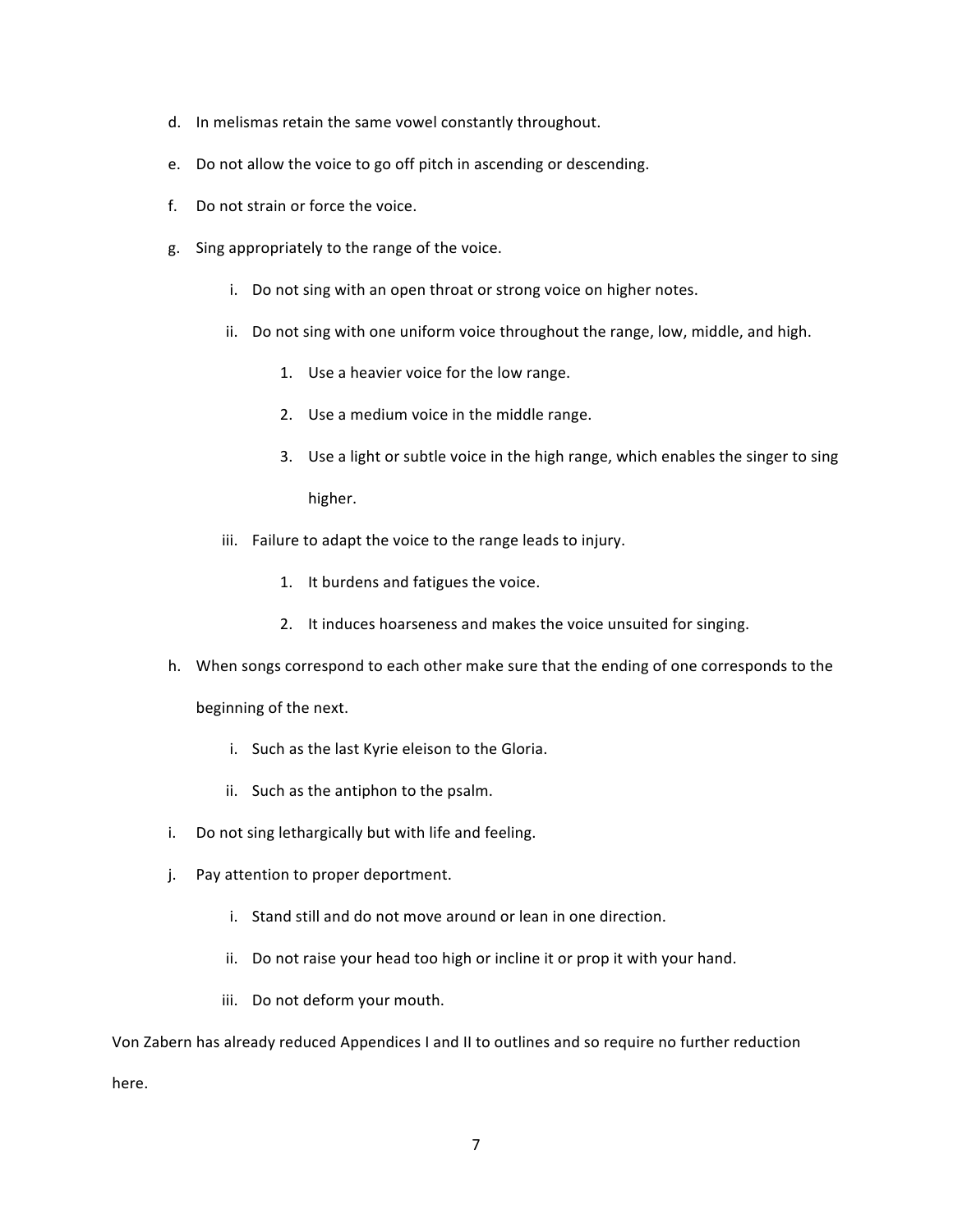# **DE MODO BENE CANTANDI**<sup>3</sup>

#### Preface

The reason why the following little work had to be issued in print in preference to a thousand others is that because, among the many subjects necessary for ecclesiastical or scholarly men, scarcely a single one can be found that is of such general concern as is this that is treated in the following little book. For it is the business of all secular<sup>4</sup> priests and clerics who hold benefices<sup>5</sup> in collegiate churches,<sup>6</sup> from the largest to the smallest, who no less than the regular clergy from the institution have to pursue the divine office and also of all those in parish churches, at least singing on the obligatory feast days. It is nonetheless emphatically the business of all teachers and their students or assistants, by whatever name they be designated, especially of all students striving for a status of this kind,<sup>7</sup> who by the instruction of this little book in the future will be better able to inform and guide their own students in all the requirements for singing well and effectively and quickly to check, draw back and restrain by all

<sup>&</sup>lt;sup>3</sup> This translation is based on the text found in Karl-Werner Gümpel, *Die Musiktraktate Conrads von Zabern* (Wiesbaden: Franz Steiner Verlag, 1956).

 $4$  To the many not familiar with this distinction it can be very confusing. The "secular" clerics were those who were not in monastic orders and who served in churches within the lay community, mostly but not exclusively those who possessed a "cure of souls." The "regular" clergy were those in monastic orders who lived communally, sequestered in monasteries. In truth, it wasn't this tidy, but this is the basic difference.

 $<sup>5</sup>$  Von Zabern is again detailing an important difference. The benefice was a grant of certain properties to be</sup> administered by the recipient, who then received the "benefit" of the income from them for the tenure of his office. Later a different system was expanded greatly, to which von Zabern refers below, that of prebends. Prebends were stipends of cash awarded to the recipients from the institution's income in lieu of a disposal of property to manage. Unlike the benefice, which required residence for the administration of the property and ministerial duties, the prebend allowed non-residence. The prebend was originally intended to allow clerics the freedom to travel for education for finite periods of time. Unfortunately, over time it became much abused. The origin of the term "sinecure" is related to this system, one who holds an office without "cure" or cure of souls, i.e., specific responsibilities.

 $^6$  The collegiate church was a large church, not of cathedral authority, served by a multiple body of clerics. The origin and nature of this type of church changed over time. At first they were mostly "regular" institutions connected to and served by a monastic order. Later they developed into secular institutions, some originating from the unification of a large number of separately endowed chapels or chantries each with its own priest in service. Some were founded as bequests by wealthy individuals, who provided funds to build the structure and an endowment to support a body of priests, whose main service was to offer prayers for the benefit of the benefactor's soul. The parish churches were the small local establishments served by a single priest who was often very poorly educated. Von Zabern does not use the term prebend here but does so later near the end of precept one.

 $<sup>7</sup>$  Von Zabern probably means those aspiring to become singing instructors themselves.</sup>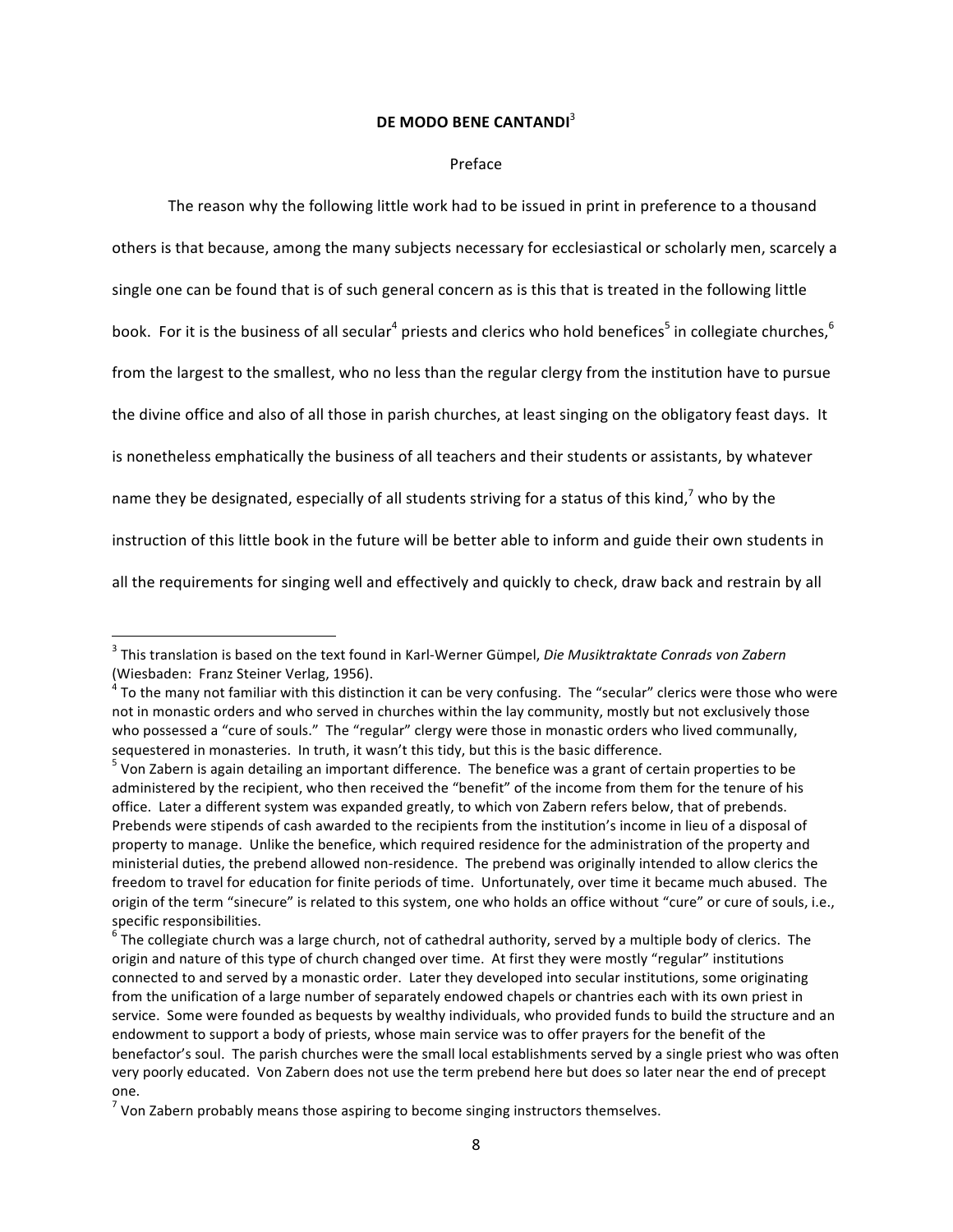necessary restraints of any kind, not only in youth but even afterward their entire lives, to whatever position they may attain, that they may contribute more usefully in choir. Truly, it is a matter of inestimable harm that the method of singing, well reported here, up until now has been unknown to teachers, because from this it comes about that innumerable priests today are ignorant, so there is little wonder that they sing so badly for good stipends and prebends.

#### A Small Work Recently Compiled on the Method of Singing Well

Choral Song in Large Choirs<sup>8</sup>

#### AD 1473

To the favor of all the clergy and to its honor and increase I declare that I have compiled this present little book and have published it, in order that all, to whose practices it pertains, may sing choral song in that method of singing well. This method up until now has been unknown to innumerable clerics, even who properly understand singing, because of the fault of their instructors who neglected to instruct them in this in their youth, seemingly for the very reason that they were ignorant of it. On which account even today more teachers are ignorant of it, even if they know something of music compared to many others. Nor was I ever instructed in this method of singing well by any of my teachers, however much they knew about music. Indeed, I want to make this method clear in this present book to the most ecclesiastics possible, just as they command in the holy scriptures that it should be done first and mainly more pleasing to omnipotent God, and second more to the credit of those singing, since God is the paymaster not of nouns but of adverbs<sup>9</sup> and also third to the greater

 $8$  Von Zabern's Latin looks a little odd, but it is clear in the following that he is speaking of unison choirs for plainchant, not polyphony.

 $^9$  This may be a quote or saying with which I am not familiar. The sense seems to be of qualities rather than of material things.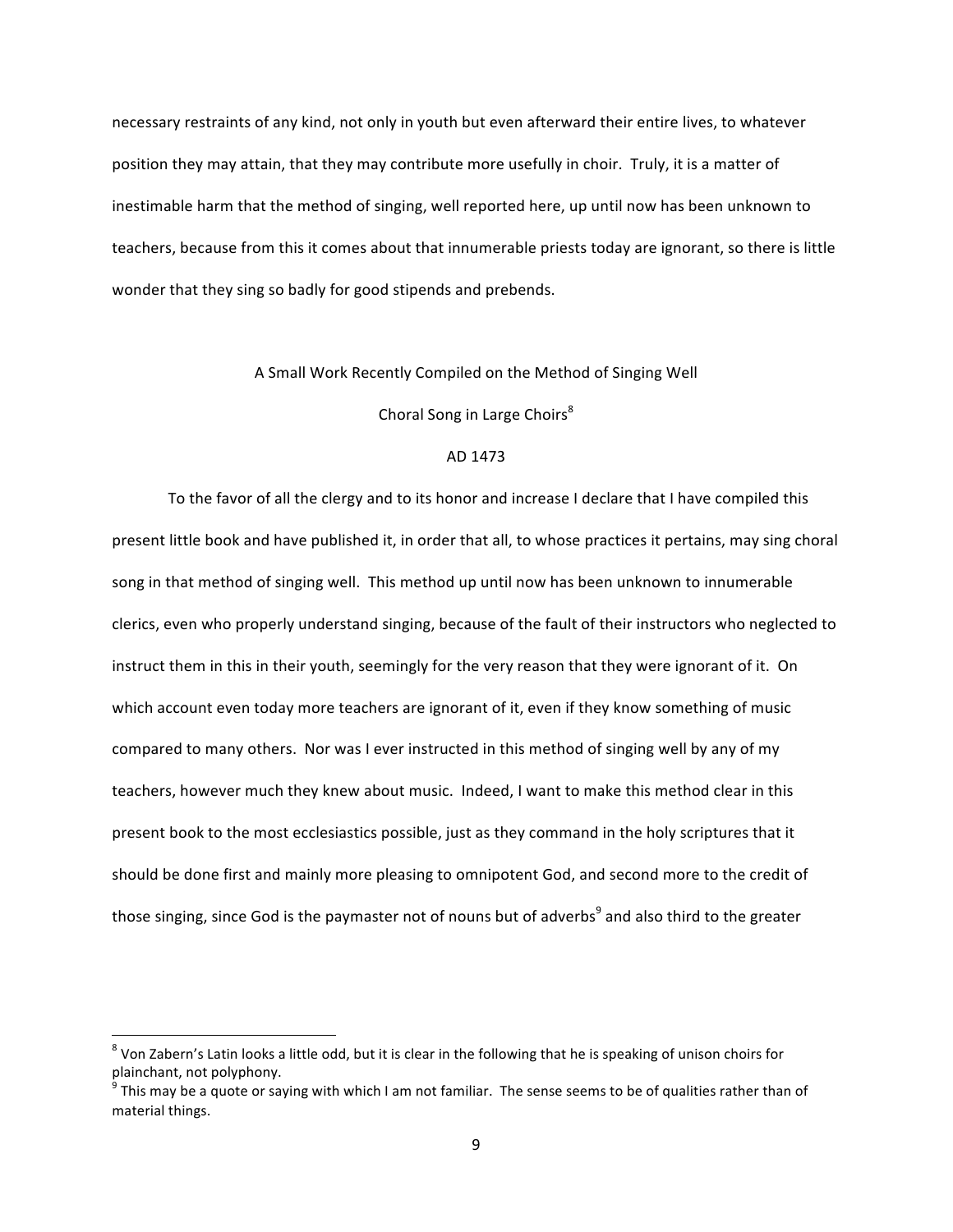service of the faithful listeners, since without doubt a work of this kind done well becomes more than otherwise an incitement and increase of devotion.

Therefore, it must be noted that for singing choral song well six things altogether in number are required of the singers, which here below follow in their proper places, given in upper-case letters,  $10$ their explanation always soon joined in lower-case letters for the sake of simplicity. Those who stand in greater need of such explanation and who sometimes can be more useful in a choir than those older and more learned than themselves, or at least so much the more as the more fully they will have been instructed here by the following concerning singing well. So, the things necessary for singing well in choir I will now in this first place only simply enumerate summarily, afterward I will follow them up with explanations appended in the best order I can.

These, therefore, are the six things that are required, namely: to sing with good ensemble, in rhythm, with moderation, with diversity, with devotion, and with sufficient sophistication. The first of these is the foundation for all the rest, indeed the ultimate ornament of all the others because if it [this first precept] is lacking in the remaining five, then the song itself cannot sufficiently deserve praise. These six in the enumerated consideration are most worthy because without these one cannot sing appropriately for a chorus, however trained in song. For although many up until now have thought that he was considered to know how to sing well, who knows how to sing quickly and correctly the same notes both in ascent and descent from one to the other of them without obvious error or deviation, nevertheless this is nothing except knowing how to sing.<sup>11</sup> For singing well, however, truly more is

<sup>&</sup>lt;sup>10</sup> The original titles for the precepts were in all upper-case letters but the body of the text is lower-case.<br><sup>11</sup> His point lies in the omission of *bene* "well," i.e., such a person knows the mechanics or fundamental but not how to sing well. Von Zabern's *De modo bene cantandi* is the earliest surviving text on vocal pedagogy in the modern sense: Tess Knighton & David Fallows, *Companion to Medieval & Renaissance Music* (Berkeley: University of California, 1997), 314, which is, perhaps, tantamount to saying the first work on vocal pedagogy, Previous to von Zabern instruction in singing was what he has distinguished here as "how to sing" as opposed to his "how to sing well." Earlier, singing instruction, as in evidence from the texts and documentary descriptions, included reading aloud for proper Latin pronunciation, memorization of repertoire by rote in earlier times then later from books. Also later were included solmization, mutation, notation, modal identification, sometimes text setting and other information. In other words, it was essentially the musical fundamentals of the time. Von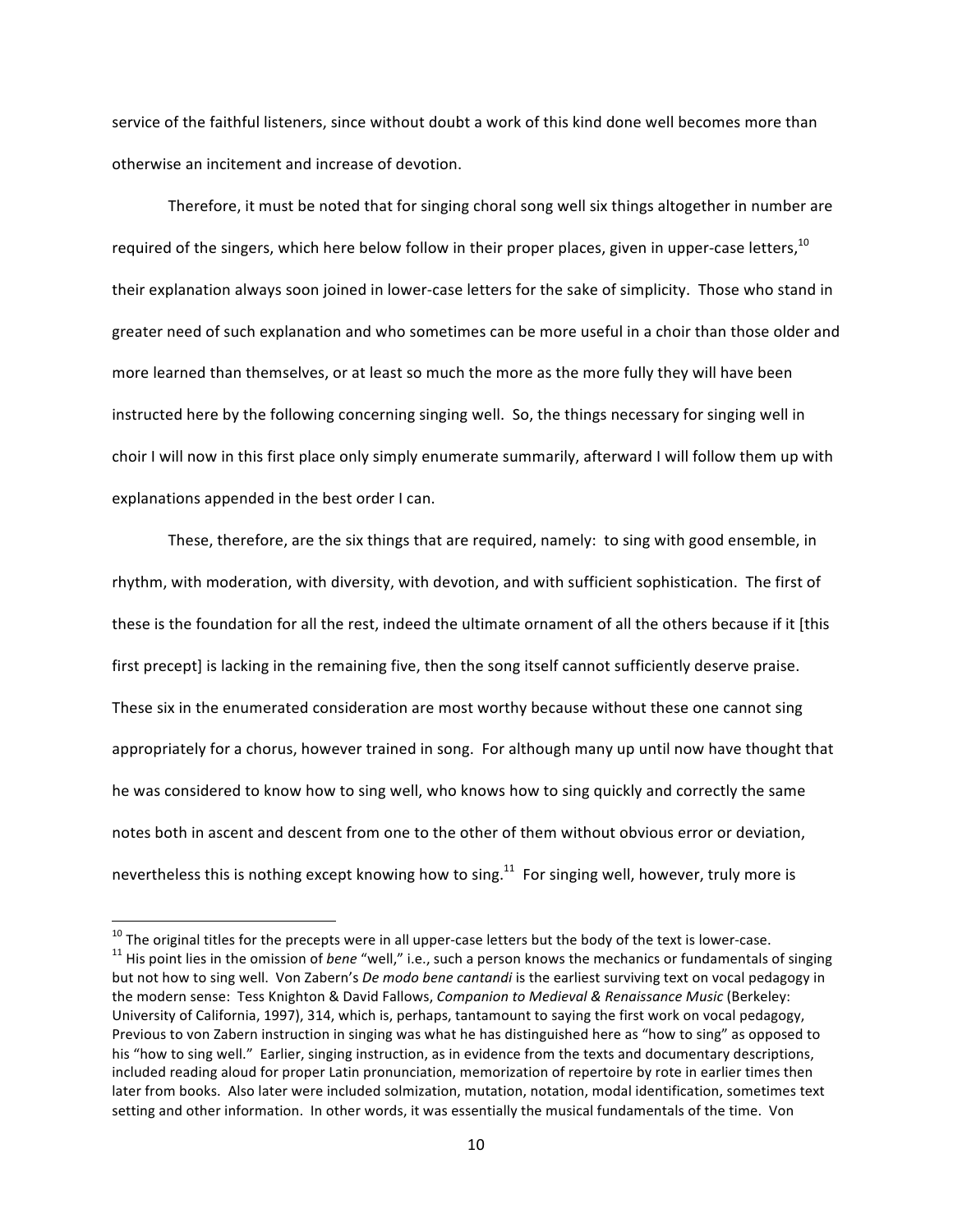demanded, namely the observation of those six already enumerated and consequently to be explained in order. If someone were to reply to me that surely it is proper for someone to know how to sing before being able to sing well, in what way, then, would I be able in the present work to treat the method of singing well, in which I instruct not even one single note about singing in regard to the demand of proportions,<sup>12</sup> the ready response is: in this work I address churchmen who have long sung in their own churches, whom I suppose somehow know how to sing either from practice or somehow else, desiring to teach these same ones, that in the way—the very same—that they have long and often sung, they ought and are capable of singing in the future by far better than up until now, even apart from the expense of more time and without the aggravation of labor. For those for whom, indeed, instruction in singing according to the rules of musical rudiments up to now has been a necessity, these latter I leave to my other labors made in this subject, but I do invite them to my public lectures on music, which I am always prepared to give, when the supply of listeners is not lacking. Now I proceed to the explanation of the six before enumerated.

# **The First is to Sing with Good Ensemble**

<u> 1989 - Johann Barn, mars ann an t-Amhain an t-Amhain an t-Amhain an t-Amhain an t-Amhain an t-Amhain an t-Amh</u>

To sing in good ensemble is to sing in such a way that the voices of all the singers at once proceed in the same movement of time equally and simultaneously, so that none of those singing at the same time gets ahead with his voice or tarries after them perceptibly to any degree whatever. Of this thing we have a double example worthy of imitation. One is the angels in heaven, of whom it is sung in the sequence of the feast of the Nativity of Christ: The angels in heaven sing with one voice in unison. Let these words be considered: "voice in unison." Let us imitate these angels of God, if we wish to attain

Zabern, however, gives attention to vocal production and issues of vocal aesthetics, which justifies the identification of his book as in the modern tradition of vocal pedagogy.<br><sup>12</sup> The word used here is *proportio,* which might seem peculiar in the context, since von Zabern's advice relates

only to plainchant choirs, not to polyphonic music, making an allusion to proportions in mensural notation unlikely. *Proportio* is, however, the term used for what in English are called the Pythagorean ratios of the intervals, which would then make sense of the passage. Von Zabern's putative antagonist is saying "how can you say you are teaching singing when you don't so much as even mention the ratios of the intervals?"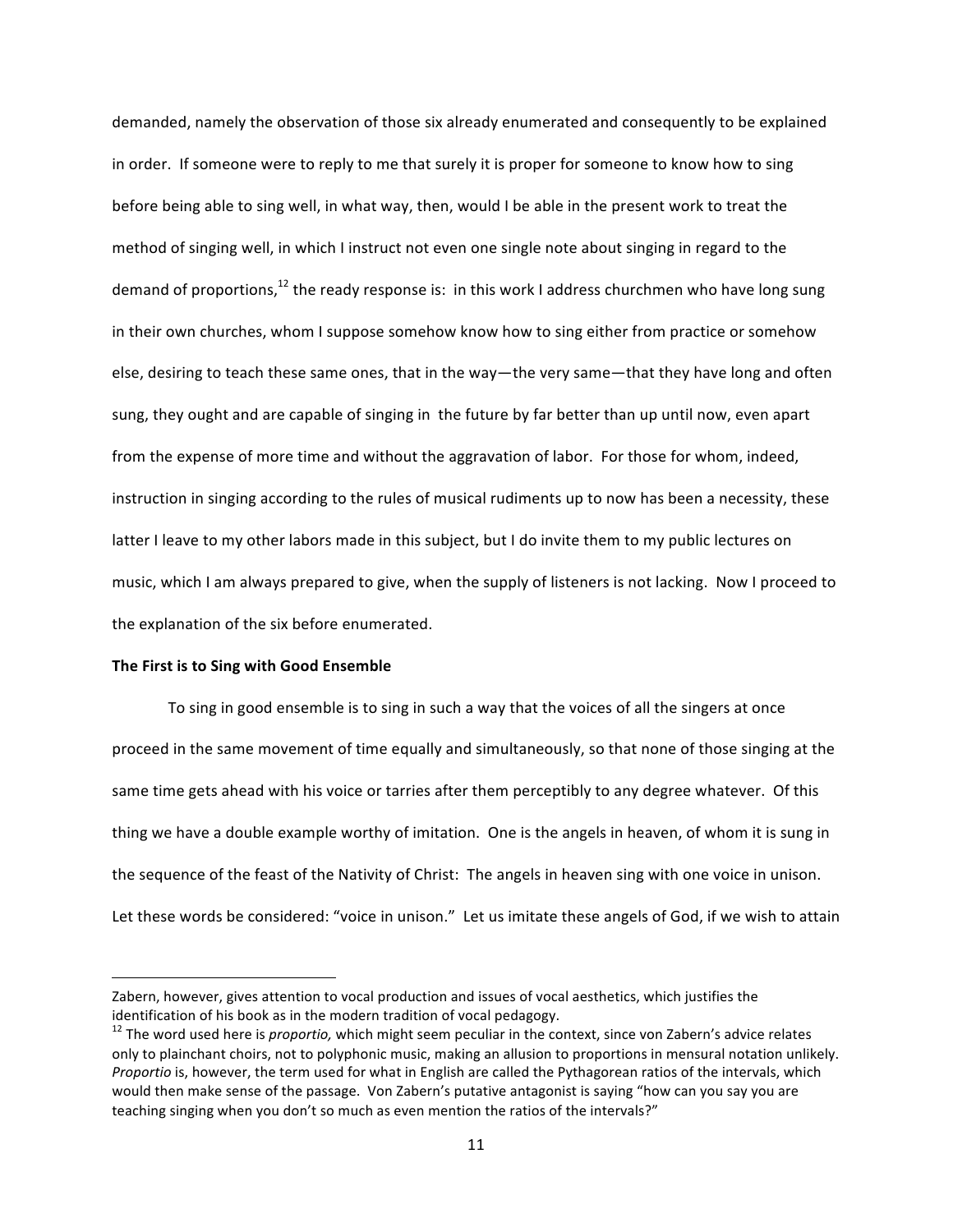to their fellowship in singing perpetually with them the praises of our founder and redeemer. We have another notable example of boys placed in the burning furnace, concerning whom it is written in the third chapter of Daniel: These three as from one mouth were blessing and praising God. Now! Who is so simple as not to understand that these three boys had three mouths? But even so, the scripture says distinctly "as from one mouth," because their three voices sounded so concordantly together, as if they had issued forth from one mouth. We ought to propose these boys as deserving imitation.

But in order for that to become not only possible, but even easily doable in a remarkable multitude of people throughout the entire breadth of the choir of people standing distant from each other, this one thing is required by absolute necessity, namely a mutually diligent attention, which unfortunately up until now was something all too unaccustomed in many churches, but without which it is not possible to maintain the proper measure of time in a large number of people singing together with accurate ensemble of voices. But, when this same moderating diligent attention of those people is highest, who in every choir are specifically designated to it, just as is sufficient to the need, this thing without doubt is easily doable when only the people of the choir in this work of God—to which nothing is permitted to take precedence "over song" according to the blessed Bernard—will have been such as they truly ought and are obliged to be in deserving of good will. For this reason this work of God is like their labor in the fields, whence they have dignity and their livelihood, for which they have been selected according to that in the canons of St. Peter: "You are a select people," for which they have been made worthy, especially even far above princes, specifically because of the association with holy orders, for which as a third reason are the stipends for prebends or ecclesiastical benefices and daily assistance. Pray? What difficulty obtains for people of good will—since any person at all has two ears for listening to others—to use these [ears] diligently in the work of God already mentioned, in order that it may be done blamelessly and well for the glory of this same omnipotent God and for the honor as well for the spiritual improvement and security of those singing and listening.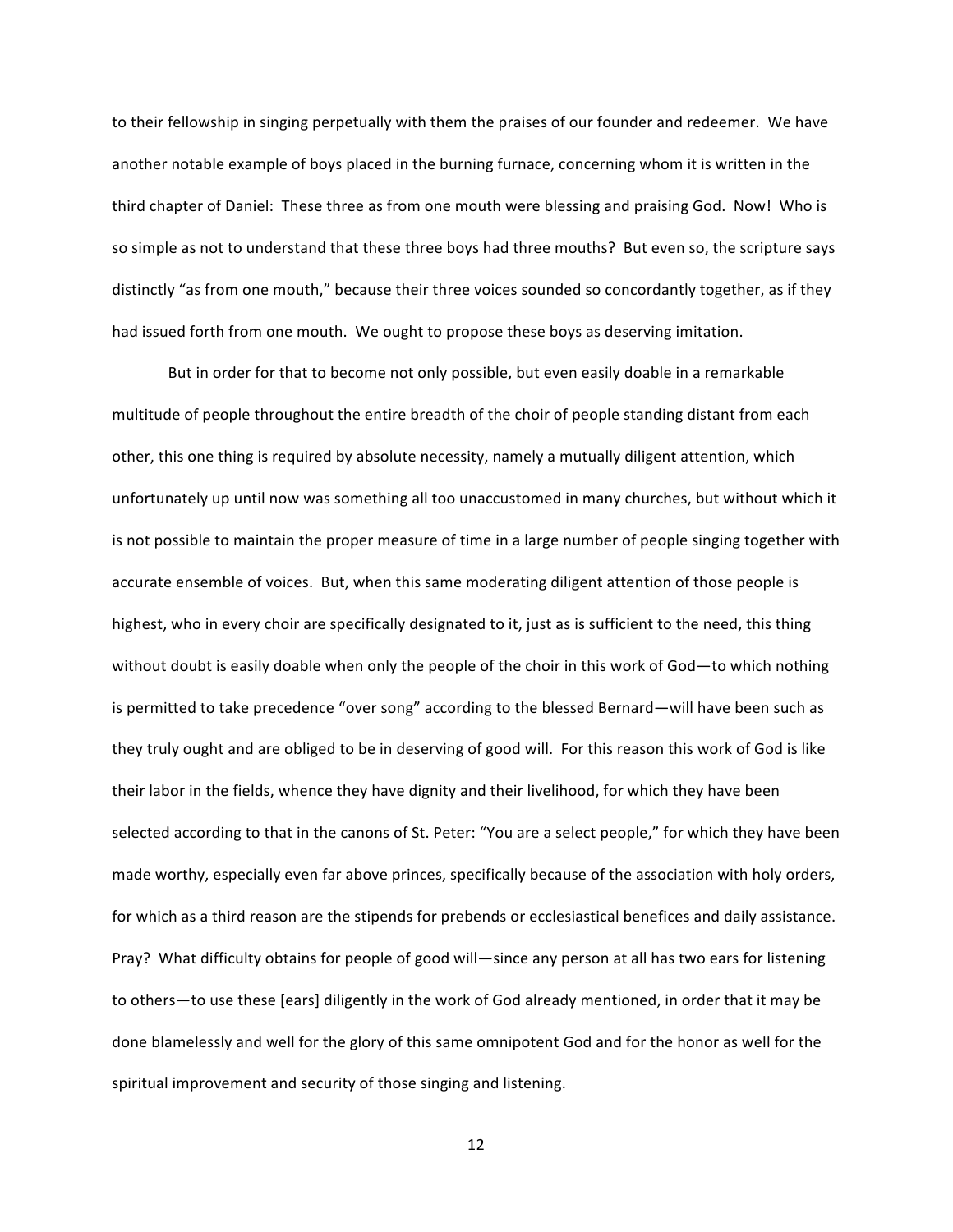#### The Second is to Sing with Correct Rhythm

<u> 1989 - Johann Barn, mars ann an t-Amhain an t-Amhain an t-Amhain an t-Amhain an t-Amhain an t-Amhain an t-Amh</u>

To sing with correct rhythm is to sing so that no more time is spent on one note than on others, whatever measure<sup>13</sup> is sung, either longer or shorter according to the demands of the time, just as will come to be seen in the fourth of the precepts.<sup>14</sup> For measure [rhythm] is defined by measuring and consequently the song itself has a proper measure [rhythm] and is measured correctly when one note is neither drawn out nor shortened more or less than another, which all churchmen both regular and secular, who have praise of singing well before other things are accustomed to observe inviolably. By contrast, in many collegiate churches many people without number often do so as to draw out one note more than the remainder and abbreviate another or others too much and by much more than the remainder.<sup>15</sup> This is one of the most common abuses in singing among the greater part of the clergy. Rather, most especially and far too frequently do they draw out long all the higher notes of the song, then right afterward they shorten the following ones too much, just as is conspicuously apparent in the festival "Patrem." I will be silent now on innumerable other examples.

Since I have mentioned here the higher notes of the song, I ought not to pass over this one worthwhile remark, of which, nevertheless, from all my instructors I have never heard mention made, even though without doubt it is most worthy of consideration. This is that among the higher notes of the song there are mistakes not only more frequently but even greater, by a fault specifically of skill, so

 $^{13}$  Von Zabern's terminology is vague and inconsistent. He distinguishes here between duration of notes and their overall speed or tempo. The problem seems to arise from his apparent use of *mensura* to mean both duration of individual notes relative to each other, or rhythm, and also to mean overall speed or tempo of the notes. He is saying that whatever the tempo, the duration must be uniform. It is not at all uncommon to find that earlier authors do not clearly distinguish distinct concepts that we do today and so combine reference to them under one term.

 $14$  As it stands without amplification this statement would be very misleading in English translation. In the fourth precept von Zabern discusses varying the overall speed, faster or slower, of the piece according to the liturgical purpose, whether high or low; thus, by "the time" he apparently means according to the place in the temporal cycle of the liturgy.

 $15$  There may well be no issue regarding plainchant that is more debated than that of the value of individual notes. Some primary sources appear to say that different values were employed whereas others do not. Among modern scholars the same difference in opinion obtains. Von Zabern is clearly asserting here that, with few exceptions to be mentioned later, the note values should be uniform.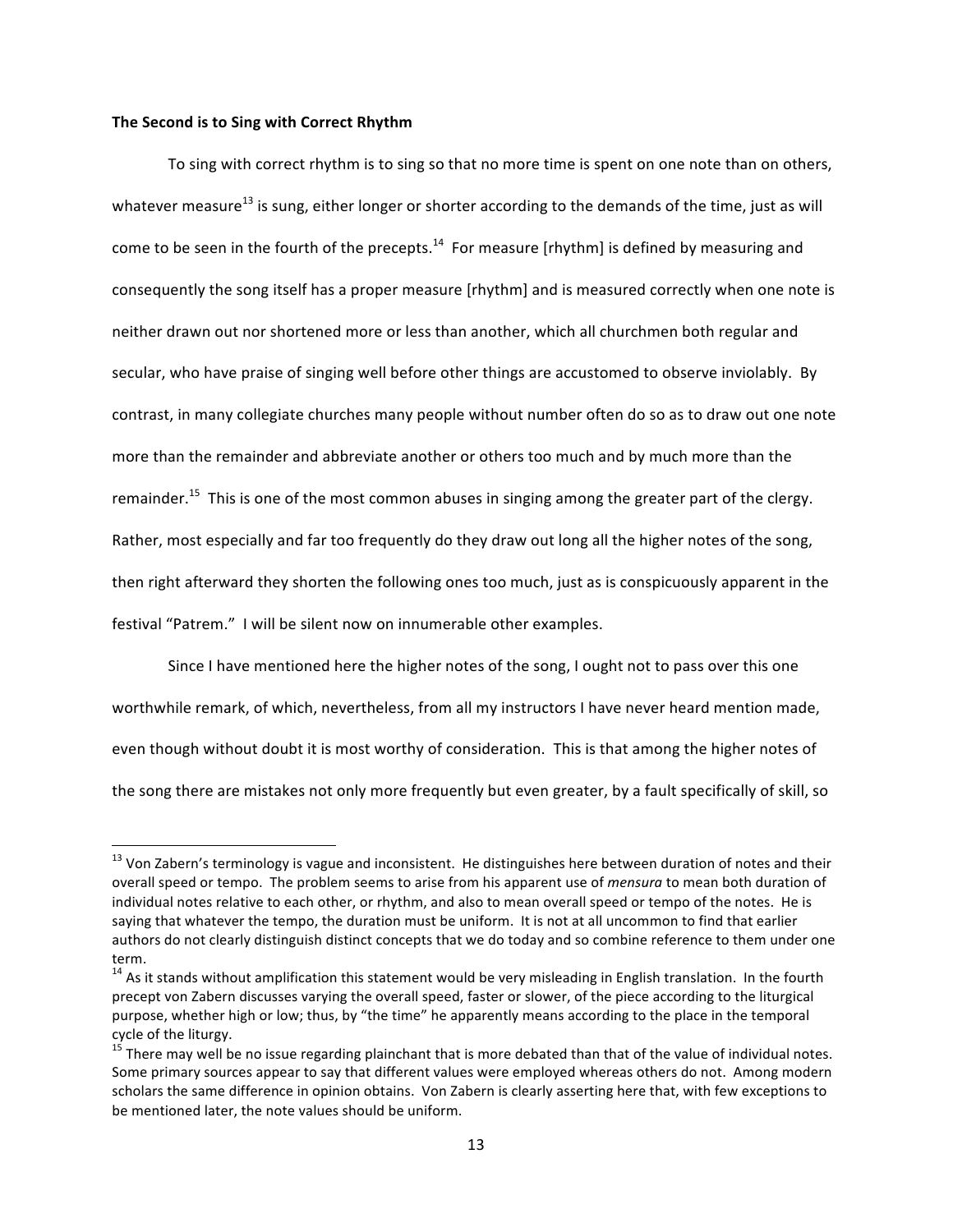that by means of lack of discernment and inept singing a fault is made contrary to many of the [precepts] enumerated, especially contrary to the first, second and sixth requirements for singing well. Truly, so very often is one solitary higher note thus sung ineptly, that at the same time there is a fault against three of the requirements already enumerated, so obviously that the perception of it cannot be hidden. This I thus declare, because if anyone should draw out some higher note more than the others singing with him, as is so often done, he errs against the first precept, since he tarries behind the others singing with him and so departs from good ensemble. When he prolongs, as by consequence, the same higher note more than the following notes, according to the very common custom with innumerable ecclesiastics, he sins against the second precept because he obviously violates measure. If he should sing this same higher note with a loud voice, just as so customarily happens without number often among the greater part of the clergy, so also does he violate the sixth precept, since, as will be explained below in the sixth, higher notes may be sung with a lighter voice and are not to be sung out with an open throat or stronger voice.

This now must be noted, that all extensions of rests are entirely to be avoided because it is a fault against measure.

This must be guarded against, let no rests be made where they are not to be made because this also would be contrary to measure, which must be continued uniformly up to the appropriate place of the true rests. Contrary to this, innumerable ecclesiastics make little delays after the manner of making rests in a thousand places in the song where no rest or retardation is made, not at all infrequently do they do it after singing any word whatever, which is easily explained by examples.

This also pertains to singing in rhythm, one chorus should conform itself to the other in measure, for it benefits nothing that one chorus is faster than the other or would preserve a more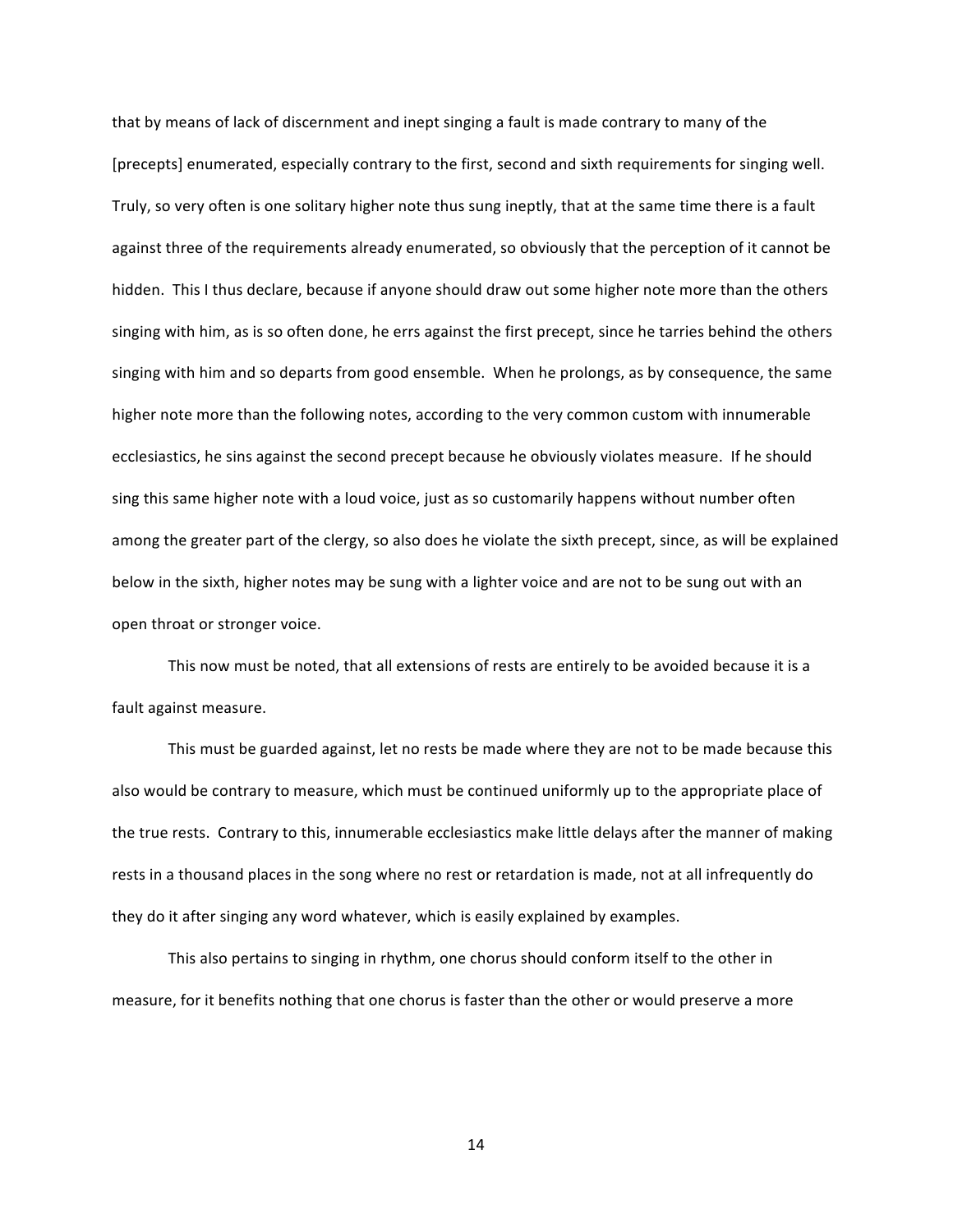drawn out measure in singing, when they sing anything in turns or alternately as hymns or the sequence "Et in terra" and others of this kind, certainly not while it is played on the organ.<sup>16</sup>

# **The Third is to Sing Moderately**

To sing moderately is to sing neither too high nor too low, which is entirely fitting because a moderate song is less onerous for most people than a higher or lower,  $^{17}$  since there are always some in the group who are not able to sing high or low without much physical difficulty, in want of whose assistance the chorus is diminished when it would be sung either too high or too low. But, when it is sung moderately, anyone can faithfully aid the chorus without impairment and without his own difficulty. Likewise if in other things the mean is commendable, not less is it in choral song.<sup>18</sup>

For the laudable preservation of continual moderation of this kind in song, this one thing is quite necessary, namely the prudent and discerning initiation of the directing precentor, especially when the song ascends much above its beginning note or descends much below the same in any of its sections. So that when it proceeds to the same place high or low, it may be able to be sung by the majority of people of the choir without difficulty. Concerning which discerning initiation practical direction to hearing and explanation in the songs can easily be given, particularly the ones who, before others, more stand in need of prudent beginning, as there are those songs that ascend beyond their initial note to eight or nine even more notes in any part,<sup>19</sup> according to which this befits beginning lower to the degree that it ascends higher. On the contrary those songs that descend below the initial note by much in any place, it

 $16$  Von Zabern apparently refers to the performance practice of dividing the choir into two sections in order to create an alternating character, as in different verses of the sequence. The reference to the organ is not clear as to whether he means with the organ accompanying the choir simultaneously or in an alternating manner, as in the alternation of psalm verses with organ versets, a practice that began around 1400 and became increasingly popular in the sixteenth and seventeenth centuries.

 $^{17}$  This does not refer to dynamic level but to pitch level. Since there was no such thing as standard pitch at this time, the choral leader, the precentor or other official, set the pitch and the chorus, knowing the mode of the piece, adjusted accordingly.

 $18$  This is, of course, a reference to Aristotle's advocacy of the mean in all things.<br> $19$  This is almost the classic definition of an authentic mode.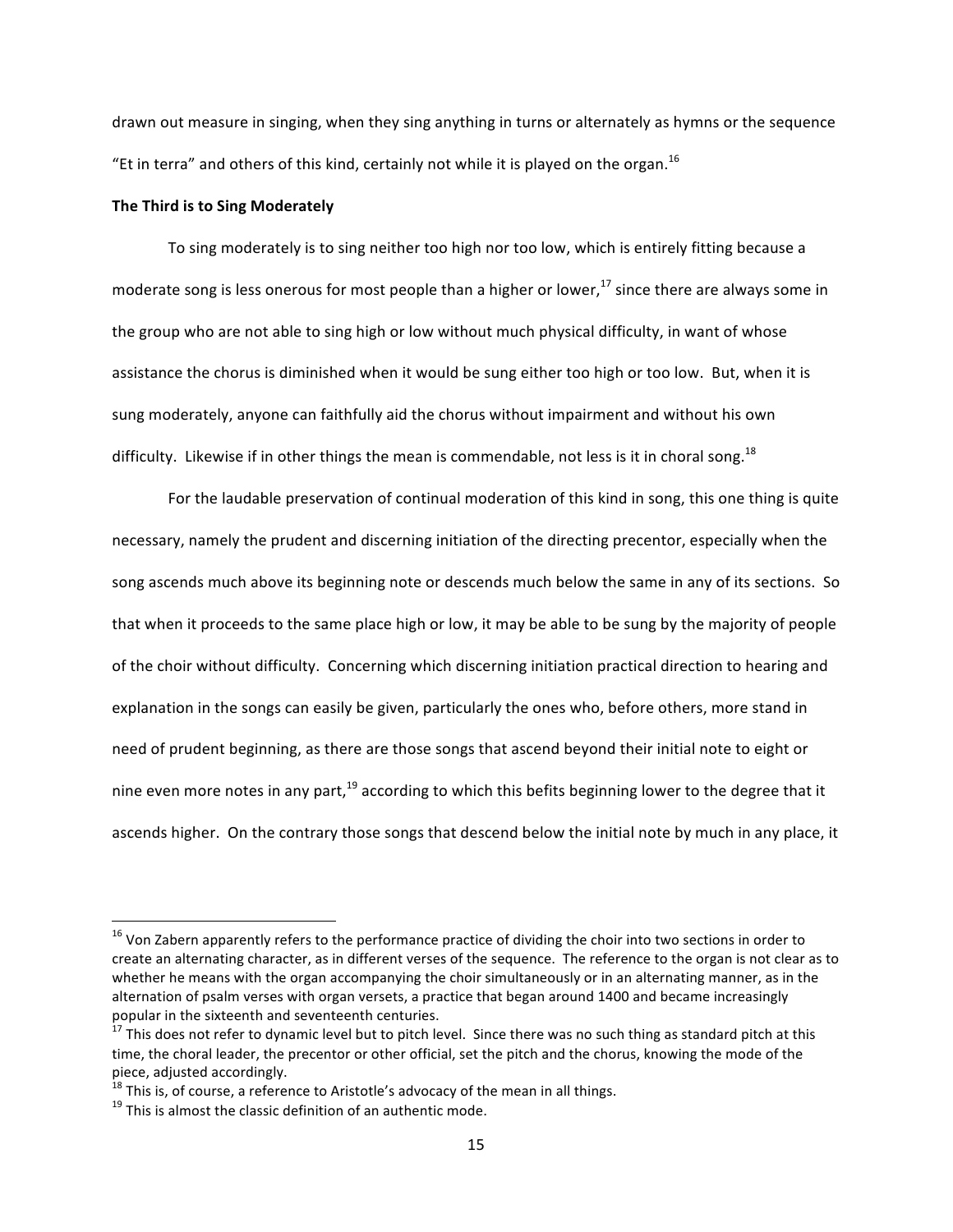is fitting to begin higher to the degree that they are found to descend more. Songs, indeed, that fit neither of the definitions require less forethought in beginning, for in them choirs easily avoid trouble. **The Fourth is to Sing Variably** 

To sing variably is to execute song according to the demands of the [specific] time<sup>20</sup> and difference of the offices in the first way, in order that it may be sung quite gradually in festivals, but on ordinary Sundays and for small feasts in a moderate measure, and on ordinary days a briefer may serve. There is both authority and reason for this. I say the authority is the holy Council of Basel,  $21$  whose specific ruling, *De divino officio rite peragendo* says thus: making a proper difference between solemn and ordinary days of the office. The reason, indeed, is whereas for a large number of feasts the same measure quite rightly may be sung in the same way, longer or more drawn out, nevertheless, on ordinary days for both clergy and laity it would become onerous to keep the measure in song other than short and expeditious. For the clergy, both regular and secular, must do various things for their own need, not only in books but also in such other activities as are appropriate to them, which is not permitted on feast days, but on ordinary days they would certainly be less able to do, if they had to sing equally prolonged on ordinary days as well as feasts. Those more devout laity, who not seldom desire out of devotion to hear the office of the choir even on ordinary days, would be too much impeded in their own labor, by which they must support themselves and their families, if it were sung in a drawn out way; and for many it would become occasion of totally absenting themselves or withdrawing from the office. On the contrary, completely for the devotion of these is it [i.e., the character of the service] lowered by the song proceeding more expeditiously, for which reason we encourage the devout and the religious reformed<sup>22</sup> to do [so] in the own congregations.

<sup>&</sup>lt;sup>20</sup> "Time" refers to the specific season of the liturgical year.<br><sup>21</sup> The Council of Basel took place 1431-49.<br><sup>22</sup> The reference is somewhat obscure today. Von Zabern more than once refers to "reformed," which likely re to the reforms promulgated during the Council of Basel (1431-45), which he has already mentioned. The papal encyclical for June 9, 1435 records these reforms as to the celebration of the divine office. Some of the directions,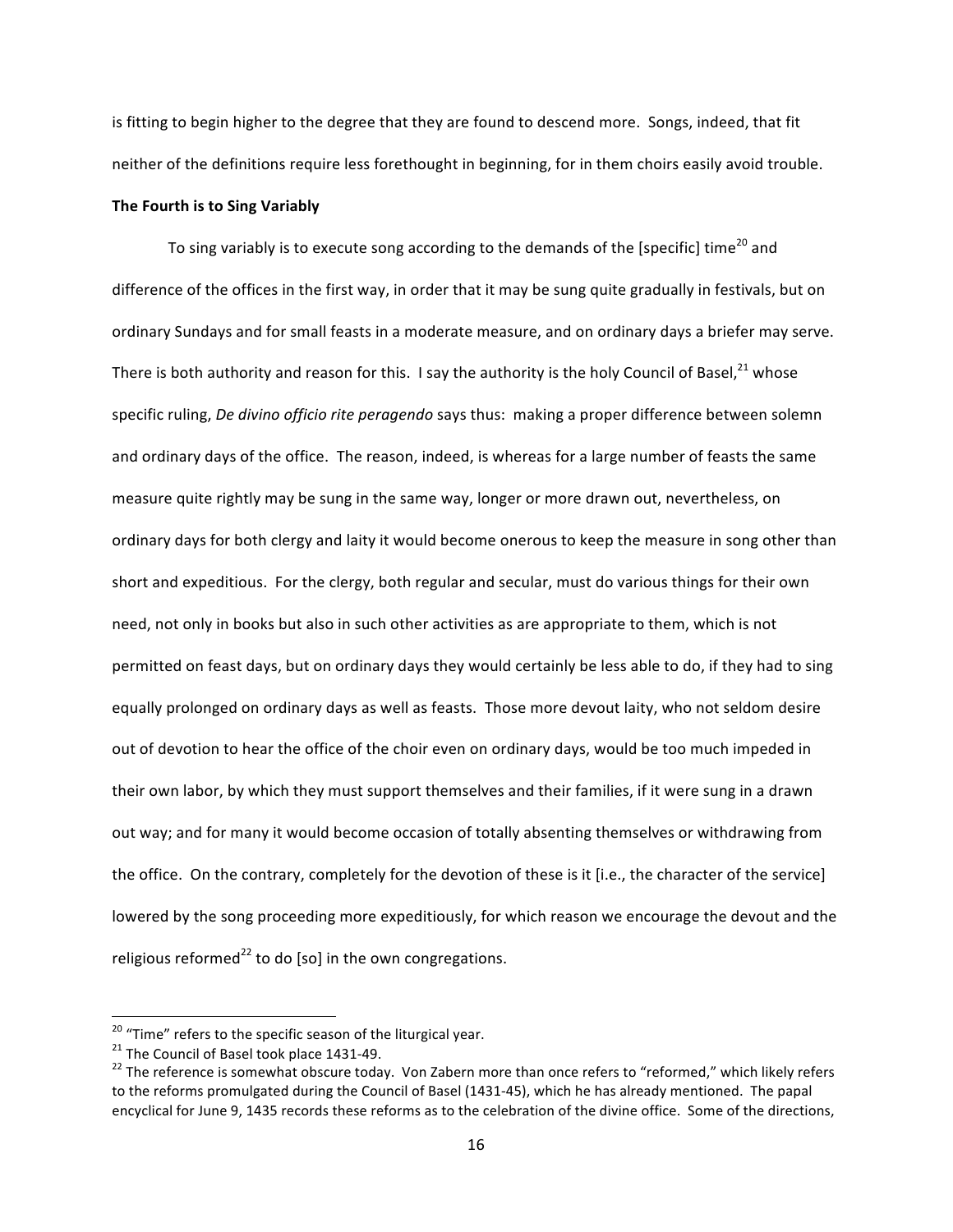Since I have mentioned different measures here, for this reason I say that in the fourth precept also a discernment of beginnings is required, by preserving properly the needs and differences according to the times, because the precentor ought always to begin a measure<sup>23</sup> such as must be continued for whatever proper time [i.e., season] comes,  $^{24}$  lest in the detection of his negligence it may justly behoove him immediately to change this [measure], if the proper measure ought to be sung according to the demands of the time.

Second, it must be sung in a varied way, so that on festive days it may be sung higher and more joyfully for the sake of a display of fuller liveliness than on ordinary days, but even so absent notable departure from moderation.

Third, in a varied way so that on the same day the high office of the choir may be sung with greater solemnity than a private service.

Likewise in a varied way so that the office of the dead mass as well as vigils and vespers may be sung lower and less joyful than other offices not specifically concerning that for the dead.

Likewise offices of joyful or rejoicing matters ought to be sung more joyfully than an office for sins or tribulations and others of this kind.

Likewise when a holiday falls on an ordinary day whose office, which is special, ought not to be omitted, it is fitting then to be made a double office, in such a way as Advent, Lent or Ember Days frequently it is customary to be done. Then certainly more solemn and prolonged ought the office of the feast to be sung, but that of the ordinary day more freely in order that among the diverse offices of this kind the proper differences may be preserved.

judging from the English translation, are quite similar to those found in von Zabern's treatise in regard to singing, reciting, and "decorum" during the office.

<sup>&</sup>lt;sup>23</sup> The word is *mensura* and von Zabern apparently means something like the "pace" or tempo of the music.<br><sup>24</sup> As a reminder, von Zabern is talking about the liturgical "time," the season in the church calendar. The word

<sup>&</sup>quot;season" is not quite precisd enough, but at least it serves to alert the reader to the difficulty in English translation.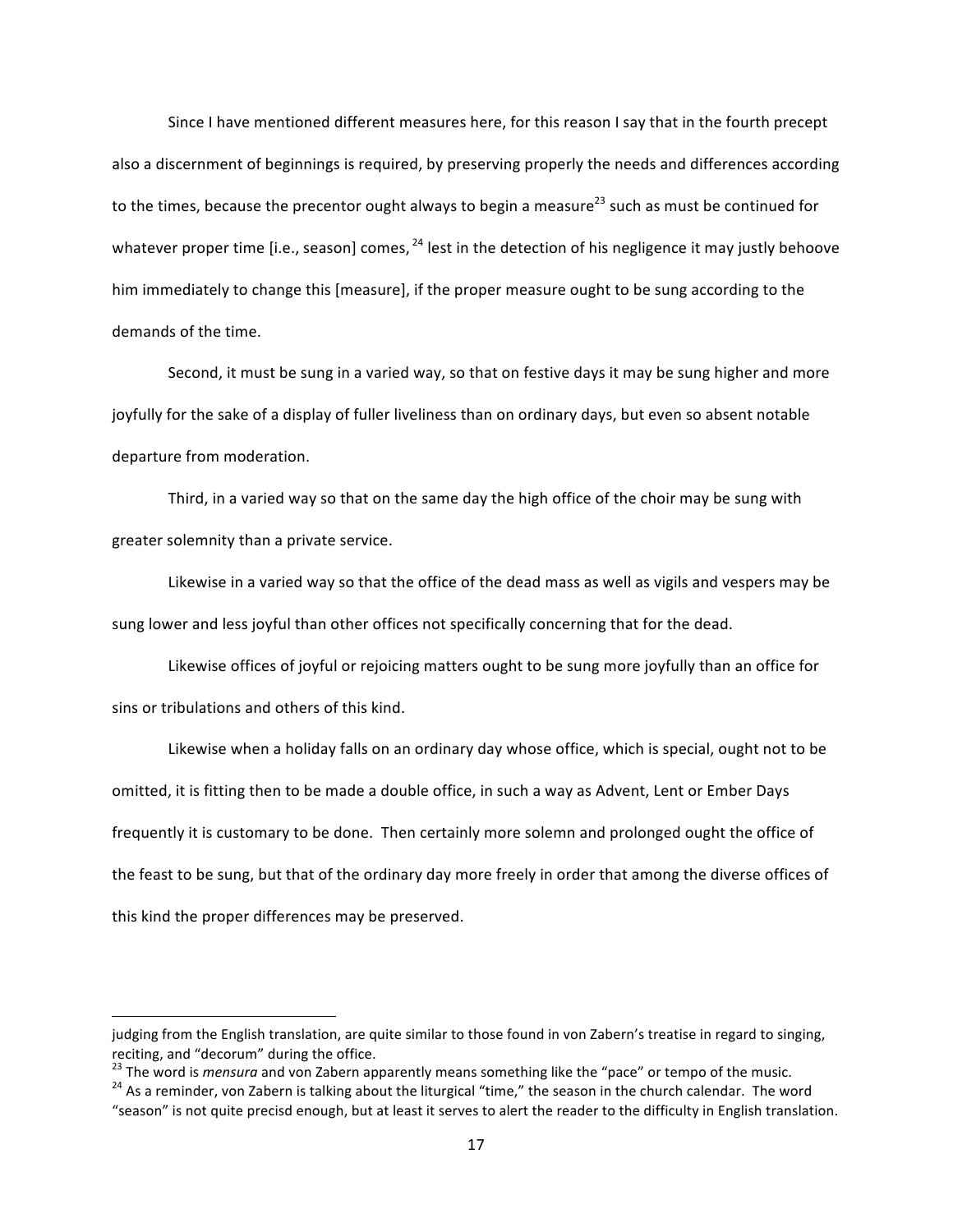#### The Fifth is to Sing with Fidelity.

<u> 1989 - Johann Barn, mars ann an t-Amhain an t-Amhain an t-Amhain an t-Amhain an t-Amhain an t-Amhain an t-Amh</u>

To sing with fidelity is to sing so that anyone of those singing together should remain in the form in those notes that were transmitted by our devout fathers, so that no one breaks them up into many or goes off in any way into a fifth above or a fourth below, or by leaping to another interval or by wandering off in the manner of a discant and deviating from them.<sup>25</sup> For all such departures from the devout melodies of the holy fathers impedes the listeners more than it produces devotion, nor is it a sign of devotion in the singers, but rather seems to be evidence of a blameworthy levity. What is more, there are those in the chorus sufficiently prejudiced—because they often are or become the occasion of error in singing—that the rest taking care to remain in the true notes or prescribed melody, not only because of this straying beyond the accurate note in the manner of those [prejudiced ones], these [faithful ones] are impeded in their own purpose, but also are deceived by the assistance of those others who are straying, who, if they would remain with them [the faithful] in the true notes and faithfully assist them, then they would be preserved better reciprocally from confusion, just as no one can doubt.

Further also, it is necessary to sing with fidelity, in order that all those singing together upon the same song may uncover their heads where and when it is fitting or is customarily done, and also as well the same heads bowed and knees bend, and so in the case of other indications of devotion, all of which work together toward devotion, which ecclesiastical song ought to engender both in the singers and also in the other faithful when hearing it outside the church.

Further, it must be sung with fidelity so that no melody that has not been transmitted to us by the devoted holy fathers be introduced by the servants of the devil, as is explained below, should ever be sung among the songs of divine praise. Adulterine melodies of this kind are absolutely to be rejected from divine service. Alas, even so in many churches they are as if in daily use. I will give as an example

 $25$  Von Zabern seems here to be referring to a variety of improvisatory techniques that not only were in common usage but were actually part of the standard training of choristers. His descriptions apparently include diminution, parallel organum and discant, improvisation on a chant tenor.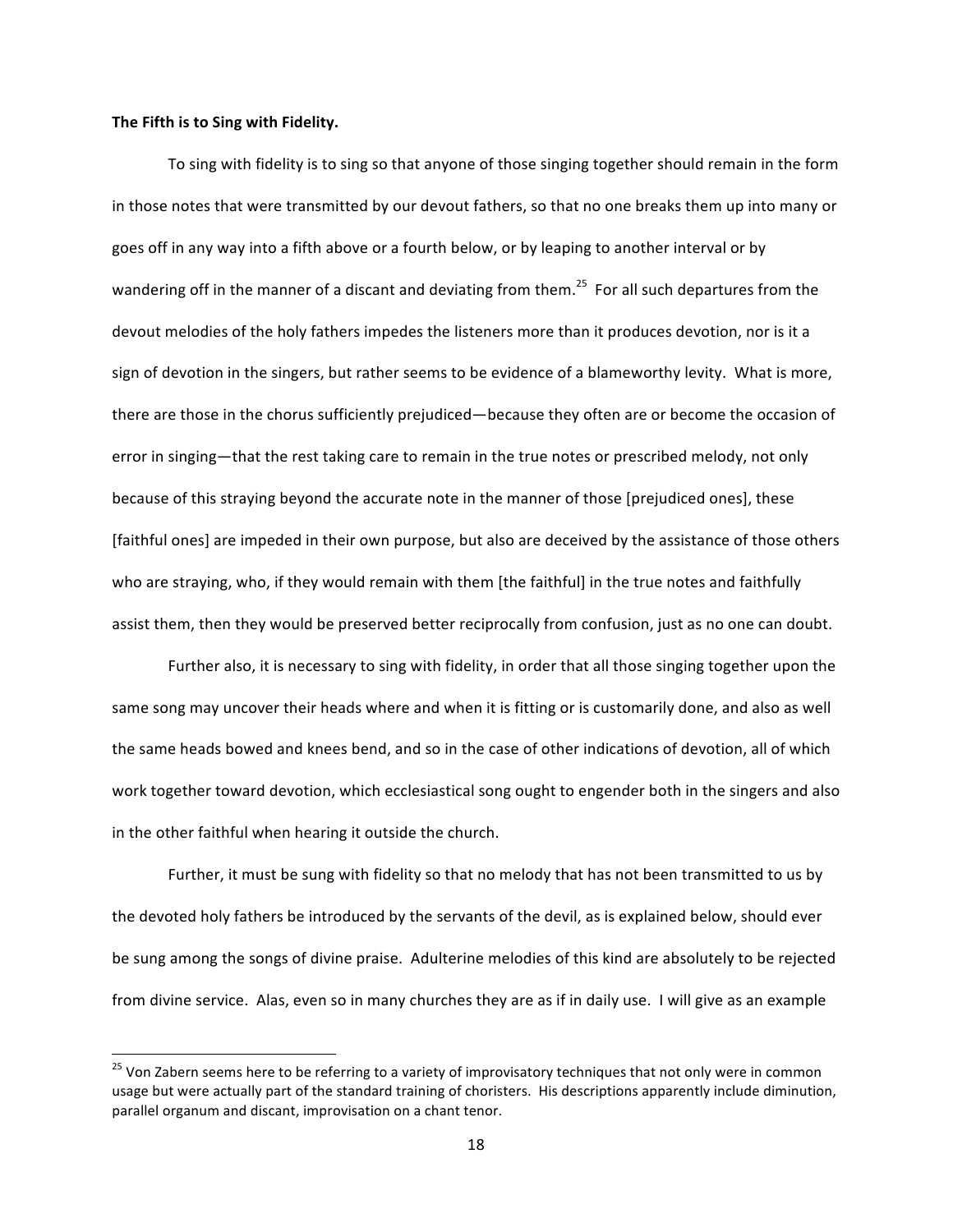so that I will be understood: Quite a few teachers desiring to please I know not whom but no doubt serving the devil by means of it, even if they do not realize, have taken melodies of these same secular songs and in preference to those that are preferable among the songs of divine praise, that is over the angelic hymn *Gloria in excelsis* and over the Nicene Creed and over the *Sanctus* and *Agnus Dei*, as they were able [to do so] they fitted these by singing the texts to these same secular melodies, with the devout melodies of the holy fathers prescribed for us thrown out. These melodies of secular songs, so long as they are sung in the office of the mass, not only scandalize many of those faithful in Christ, as I myself know, but also make especially many youths and carnal men think more of the dancehall than of the realm of heaven, a not insignificant impediment to devotion, with little wonder because melodies of this kind or those similar do they often hear in the dancehall. In truth, I have particularly heard complaint from no few of the laity to the confusion of the clergy, and I note that bishops and prelates rightly ought entirely to prohibit these kinds of melodies throughout the entire extent of their jurisdictions, quite deservedly calling them diabolical, which I intend to exclude here according to the letter of fidelity.

# **Sixth is to Sing with Sufficient Refinement**

<u> 1989 - Johann Barn, mars ann an t-Amhain an t-Amhain an t-Amhain an t-Amhain an t-Amhain an t-Amhain an t-Amh</u>

To sing with sufficient refinement is to sing without those coarsenesses that are worthy of blame, concerning which I explain below, which are commonly and frequently committed in singing by those also who seem to be somewhat beyond others, and not at all infrequently also by those who are found to observe the preceding five, which is assuredly worthy of note. It is to be noted as intelligence, which quite deserves the word "sophisticated" as far as is the present case—that because a city is called a civil thing, and men in civil life are usually more refined than in the country and villages, for this reason "refined" is used to the purpose as subtle or skillful,<sup>26</sup> hence the qualifier "with refinement." Therefore,

<sup>&</sup>lt;sup>26</sup> Von Zabern's term is *urbanus*, translated here as "refined" rather than "urbane," which latter seems not quite appropriate to music and has gained in some contexts a slight connotation of "effete," or "overly refined." The choice of "refined," however, precipitates other troubles for the translation when von Zabern uses words that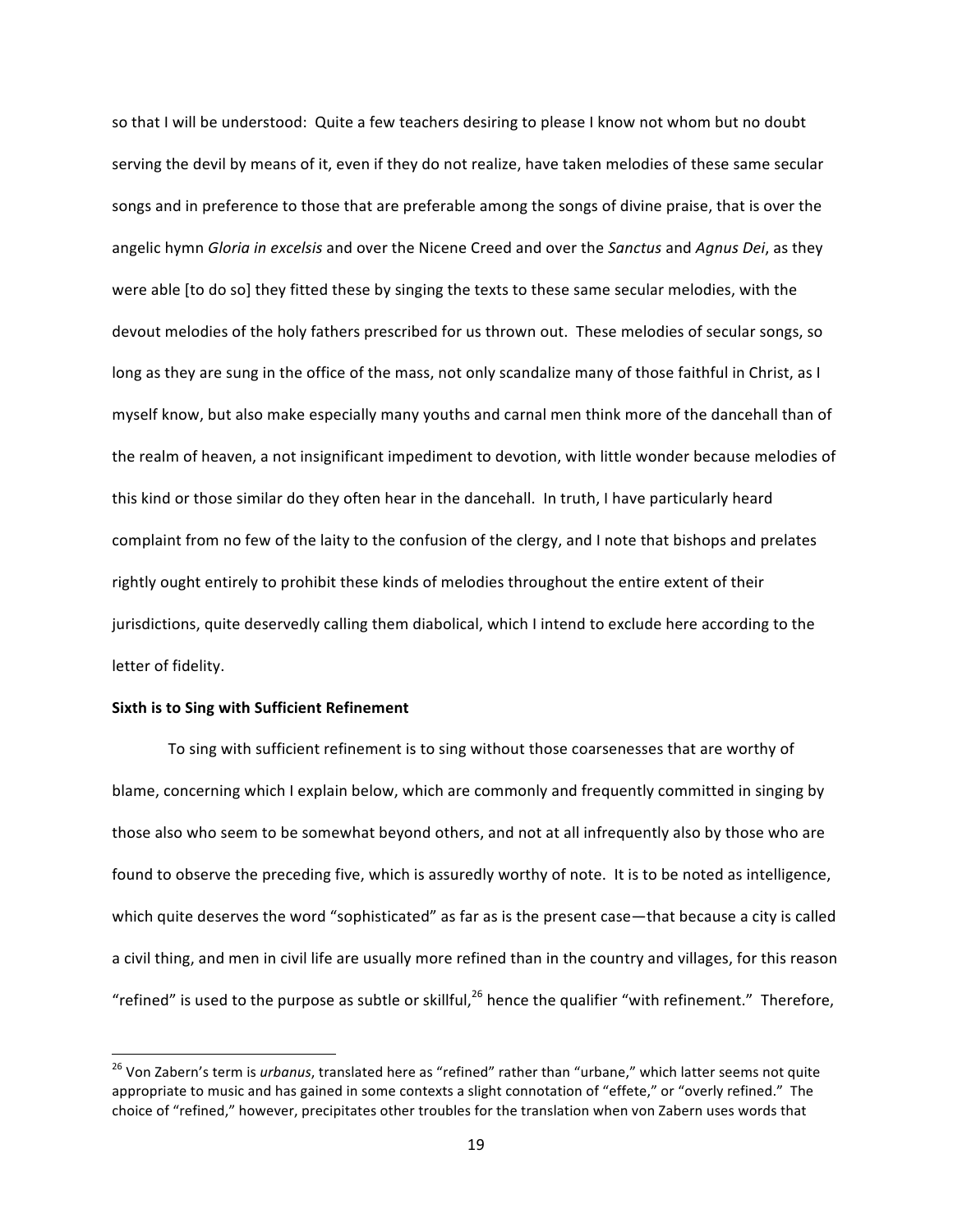to sing sufficiently with refinement is to sing sufficiently subtly without coarseness, so I want here to the letter of "with refinement" to exclude all coarseness, especially at this point after the observation in the context of the five previous requirements in singing. For as long as some such coarseness is committed, truly it is not refined enough but is sung in a coarse manner. If there are so many coarsenesses of this kind, that I could not possibly enumerate them all, even so I want to enumerate and sufficiently explain in full number the more important and notable ones that are committed more frequently, so that they be all the more recognized and be better able to be avoided in the future, for it is difficult to avoid unless recognized.

Before I can proceed to the enumeration of the kind of coarsenesses, however, I must not pass over this one, namely that—because many of the clergy have long held such kind of coarsenesses in a distorted usage—for this reason if they should like to withdraw themselves from them sufficiently in the future and refrain—their own self-reflection will be absolutely necessary,<sup>27</sup> which is required in this case as a foundation by necessity. Surely this is demonstrated—because in all our actions self-reflection is so necessary according to St. Bernard, that it should be considered that no one could be saved without it then by how much more in the work of ecclesiastical song, to which according to the same man nothing is permitted in preference, since negligence in this work would deservedly earn condemnation, as Jeremiah 48 makes clear, where it is written: "Condemned is he who is negligent in the work of God." One ought, therefore, to sing well and sufficiently refined, wishing to consider himself and his voice diligently and never to sing without attention and without reflection. In that case it will be possible for him then to avoid the coarsenesses enumerated.

would also most naturally translate as "refined." The word translated here as "coarseness" is rusticitas, "rustic" or "countrified."

<sup>&</sup>lt;sup>27</sup> The awkwardness of the phrase "valde necessaria erit eis consideratio sui," indicates how unusual was the concept of self-reflection of self-criticism. Von Zabern is quite remarkable for his awareness of it. Sylvestro Ganassi in his famous *Regula Rubertina* (1542-43) demonstrates the power throughout his work and in his closing of the Lettione Seconda (1543) even discusses self-awareness of language and its use.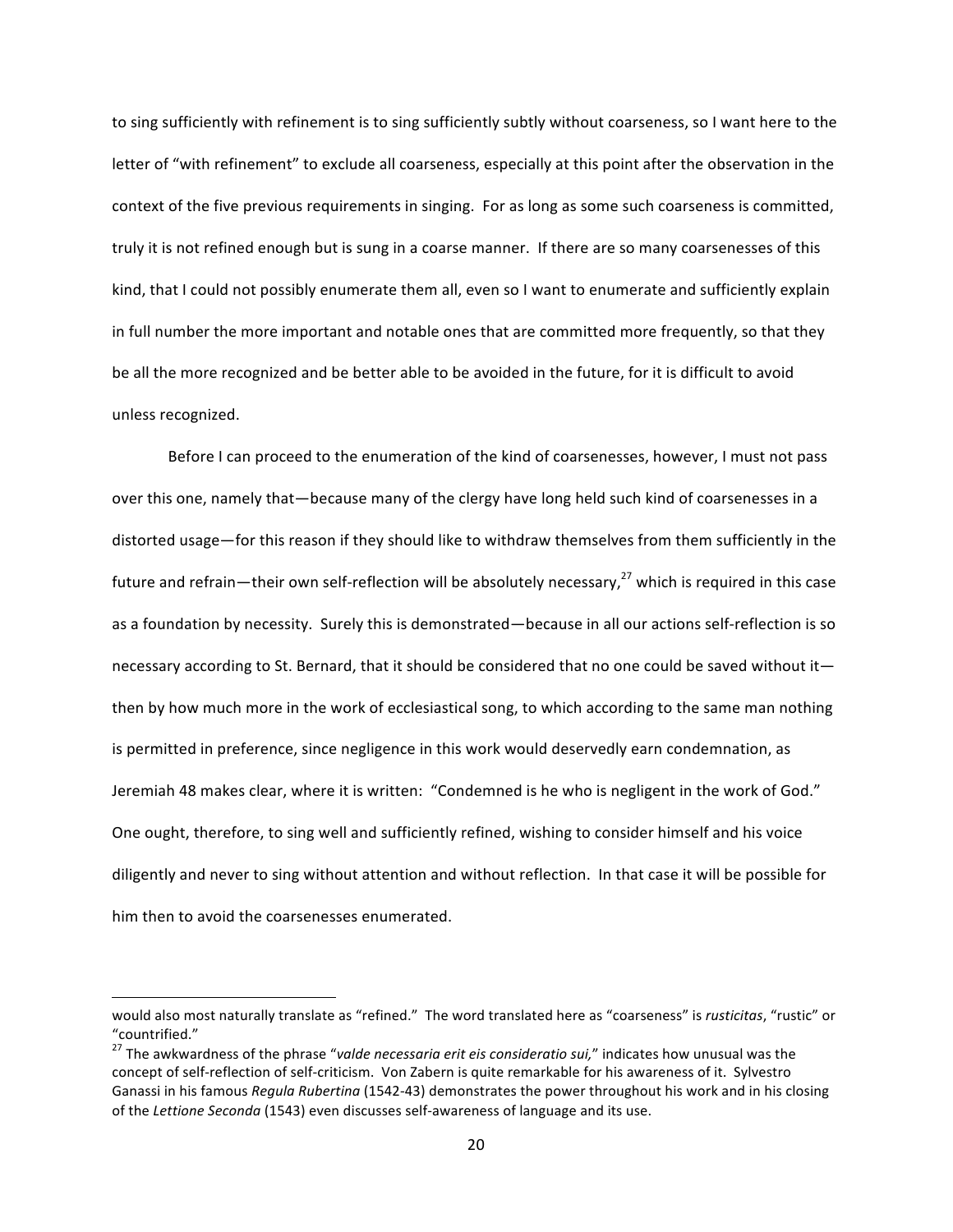**Number 1.**<sup>28</sup> The first coarseness in singing, then, is to add "h" [an aspirate] to the vowels when the words to be sung do not have "h" in them, which indeed is a very common coarseness in a large part of the clergy as cannot be denied. This is most obviously apparent in singing *Kyrie eleison*, where those without number often sing he-he-he just like executioners leading sheep to pasture.<sup>29</sup> It is obvious also in many other songs where many thousands of times they sing ha-ha, ho-ho, etc., whereas the words that are sung have absolutely no "h," which without doubt is not singing with enough refinement, but we have to say is excessively coarse. This is proof: "h" is a sign of aspiration and is itself asperity as contrasted to smoothness, which a song ought to have, for by the mouth of the prophet Micah a word is of the holy spirit. Point two: A song will be sung with smoothness; therefore, aspiration of this kind disrupting the song and destroying its smoothness, it results that there must be an abstention.

**Number 2.** Another coarseness is to sing through the nose, which must so deservedly be guarded against because it produces a discordant voice. Since, therefore, among all the natural means required for the formation of the human voice noses are never included, it is not a little coarse that anyone not content with the mouth and other natural means issues the voice through the nose, whence it is generally agreed sounds not better but worse, just as no one doubts, who has known to have correct evidence of it.

**Number 3.** Another coarseness in singing is not to pronounce sufficiently distinctly the vowels according to their own proper sound, for this produces songs less intelligible to the listeners in regard to the words, since there is no wonder that a confused and scarcely perceptible differentiation of the voices does not aid understanding very much. Many clergy are found culpable in this, who, as if they had their food in their mouths, are accustomed to make little difference between "e" and "i," or between "o" and "u" and also between syllables composed from the same vowels, so that I have heard

<sup>&</sup>lt;sup>28</sup> For the sake of easier reference I have provided the numbers for the coarsenesses.<br><sup>29</sup> The image is so sudden and gruesome as to cause wonder whether von Zabern has chosen the wrong word for shepherd, but ecclesiastical and classical Latin both recognize only this sense of the word.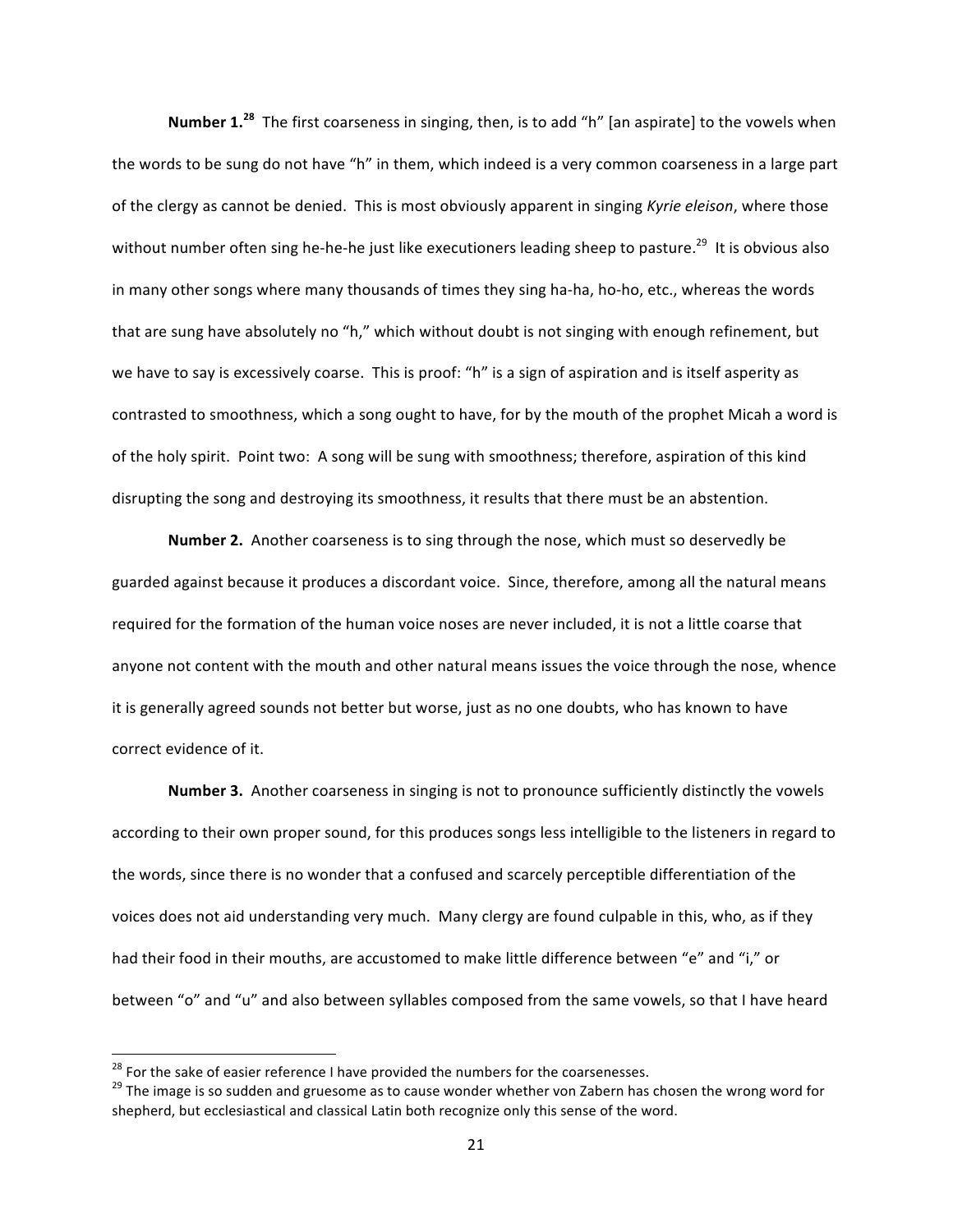some singing "*dominos vabiscom aremus*," so that I would say to those next me "let him go plow!"<sup>30</sup> Truly, from the Francfordia<sup>31</sup> to the confluence at Coblenz<sup>32</sup> and from there over to Trier<sup>33</sup> I have noted this very often, especially among students, by means of which they confuse all their songs, that they are accustomed not sufficiently distinctly and [so] less well to pronounce the vowels "e" and i," so that it produces no small displeasure for me. From this their teachers ought rightly to restrain them daily, lest they should continue it on into old age.



Map detail from https://www.bing.com/mapspreview?.

**Number 4.** Another coarseness is that the sound of one vowel that must be continued upon

many notes to which it is set is not preserved in its own identity but is changed or varied, which certainly

 $30$  This is a pun on the mispronunciation of *oremus*, let us pray, as *aremus*, let us plow.

 $31$  This is one of very many permutations of the city known today as Frankfurt am Main.<br> $32$  The word *confluens* in classical times was associated with the meeting of the Rhine and Moselle rivers, and specifically at the site of the modern city of Coblenz.<br><sup>33</sup> This seems the most likely identification of von Zabern's *Treverim*, the German city on the Moselle River near the

Luxemburg border.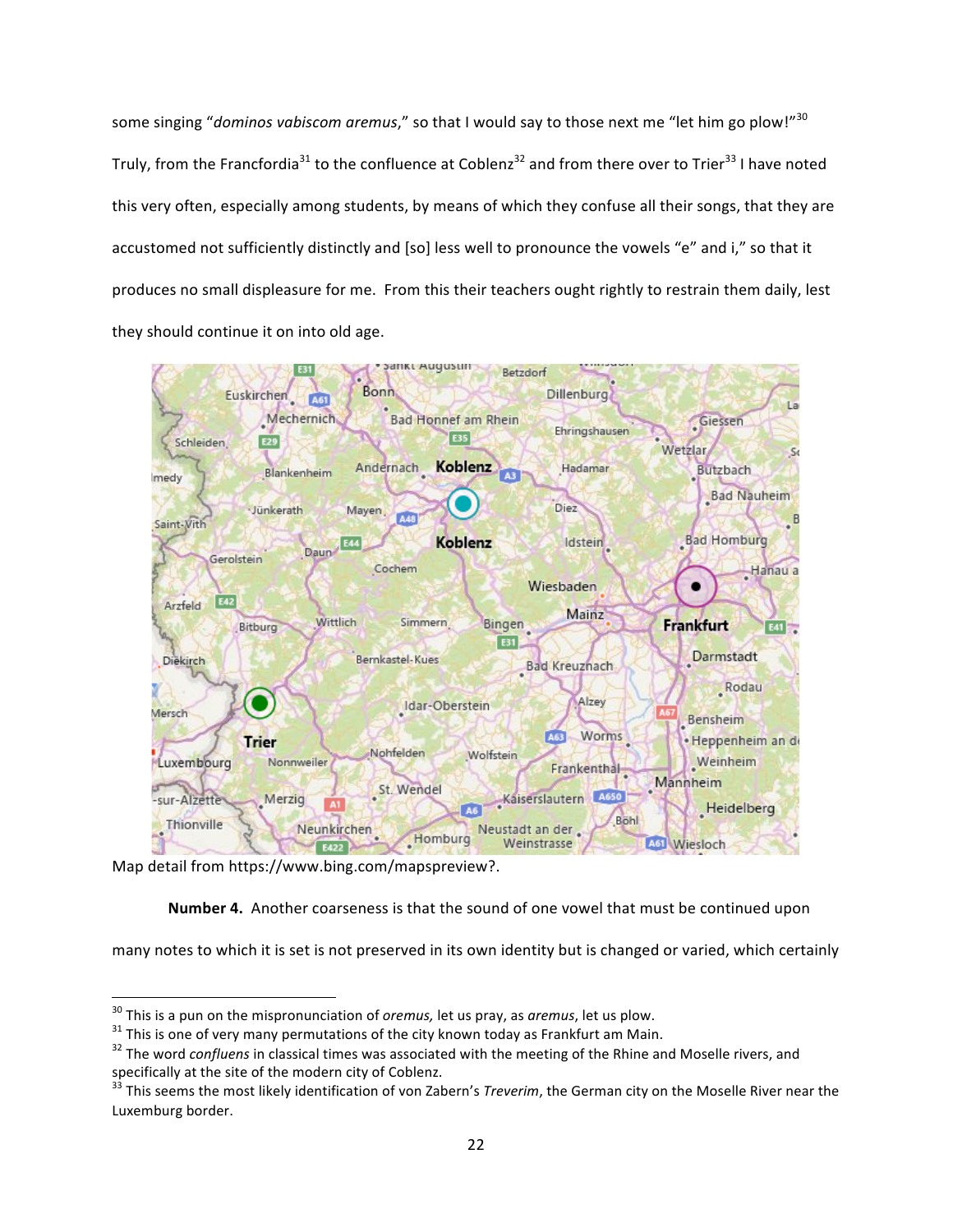sounds quite bad. Nevertheless, this coarseness is so common with many ecclesiastical persons that it would be worthy of derision. To those who pay attention diligently it is daily sufficiently obvious, and it is easy to give a great supply of examples.

**Number 5.** Another coarseness quite odious is the divergence in the correctness of the voice [i.e. going off pitch] by a dissonant ascent or descent,  $34$  both of which are the more detestable as they are the more noticeable because choral song is easily perturbed. So much so that it confounds what is done well in singing by the others, just as one dissonant string confounds the sound of the entire clavichord. He who has this specific defect more advisably should remain completely silent than sing until such time as he can take care to remedy it, which he ought not neglect, so long as there is hope of remedy, which defect I have remedied in no few.

**Number 6.** Another coarseness is to issue or force the voice with strain or vehemence. This is certainly a coarseness because with ample smoothness is the contrary, concerning which smoothness the word of the prophet Micah was previously adduced: the song will be sung with smoothness. Truly, I have known people better instructed in song than others who nevertheless produce every one of their songs according to this coarseness alien from praise, even though it seems to them that they sing well, it is no wonder, since it has never been made known to them just how blameworthy this coarseness is and how deserving to be avoided.

**Number 7a.** Another coarseness more notable than the rest is on acute or higher<sup>35</sup> notes of the song to sing with an open throat or strong and emphatic voice, which among the previous others called to attention above is quite undiscerning, as will soon become clear below. When this is done by people

 $34$  As so often, the lack of standard terminology makes for obscure descriptions. What von Zabern means is the common defect of going off pitch when ascending or descending.

<sup>&</sup>lt;sup>35</sup> The phrase is "*in acutis sive altioribus notis*," which two adjectives could have different meanings and might be a reasonable conclusion were it not for von Zabern's use of "sive," which in Latin means that the two items are not contrasted but are alternative means of expressing the same thing. If any doubt persisted, von Zabern later specifically clarifies that both terms mean high notes.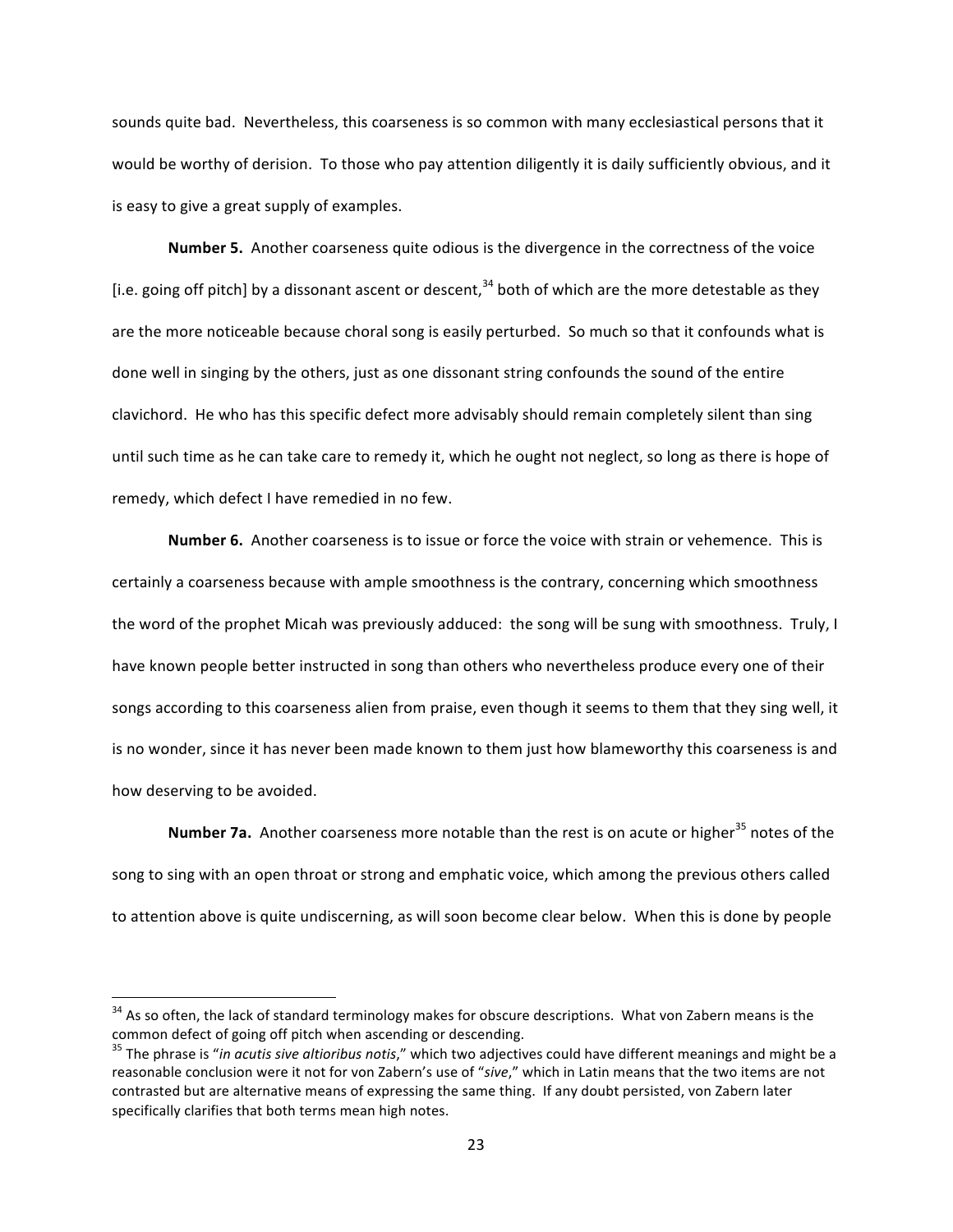who have a trumpet-like or loud voice, it is extremely disturbing and confuses the song of the entire chorus just as if cows' voices were heard among the singers' voices. Yet even so I have heard in a notable college<sup>36</sup> that singers who have trumpet-like voices with powerful voices were singing with all their might on the acute or higher [notes] just like they wanted to break or at least move the windows of the sanctuary, so that I wondered greatly at their ignorance and so was moved to making this aphorism<sup>37</sup> "As cows in a pasture, so you in the choir bellow." By this aphorism in a friendly way in my works and lectures on the method of singing well I mean to criticize all those presuming to sing in a forceful voice in order that they may fully learn to acknowledge their undiscerning coarseness and after this recognition recoil from this they practice.

**Number 7b.** For acknowledging this coarseness more fully, therefore, it must be known that whoever wishes to sing discerningly and well ought to use the voice in three ways, namely in this way: heavy or trumpet-like in the bass, which is on low notes, in a middle way in the middle range, and more subtle on acute or higher notes, and this even more so the higher the song goes. He who does otherwise conducts himself undiscerningly in singing, whatever and however much it may be. There are, even so, innumerable churchmen who in singing follow this indiscretion as if by rule. Let each consider, then, how well and reasonably I have spoken about following the three ways of the voice with diversity in singing. For everyone of any knowledge knows that an organ, whether large, medium or small, has triple reeds or pipes, namely large, medium and small. The large sound the low notes of the song, the medium the middle, and the small the upper or higher notes of the song. Of these reeds or pipes every intelligent person knows how threefold is the sound, namely heavy, medium, and graceful

<sup>&</sup>lt;sup>36</sup> At this time the term *collegium* could refer either to the members of a collegiate church or to a college connected with a university, especially in England and France. Singing services were maintained in both, but were mandatory in the collegiate churches and usually of a secondary nature in the university college, making the former the more likely intended reference here.

<sup>&</sup>lt;sup>37</sup> The word translated here as "aphorism" is "rigmum," which does not appear in the classical or ecclesiastical Latin dictionaries, nor in my more limited sources for Vulgate and medieval Latin, nor is it a Greek loanword. The conjecture seems safe because it refers to the following quip.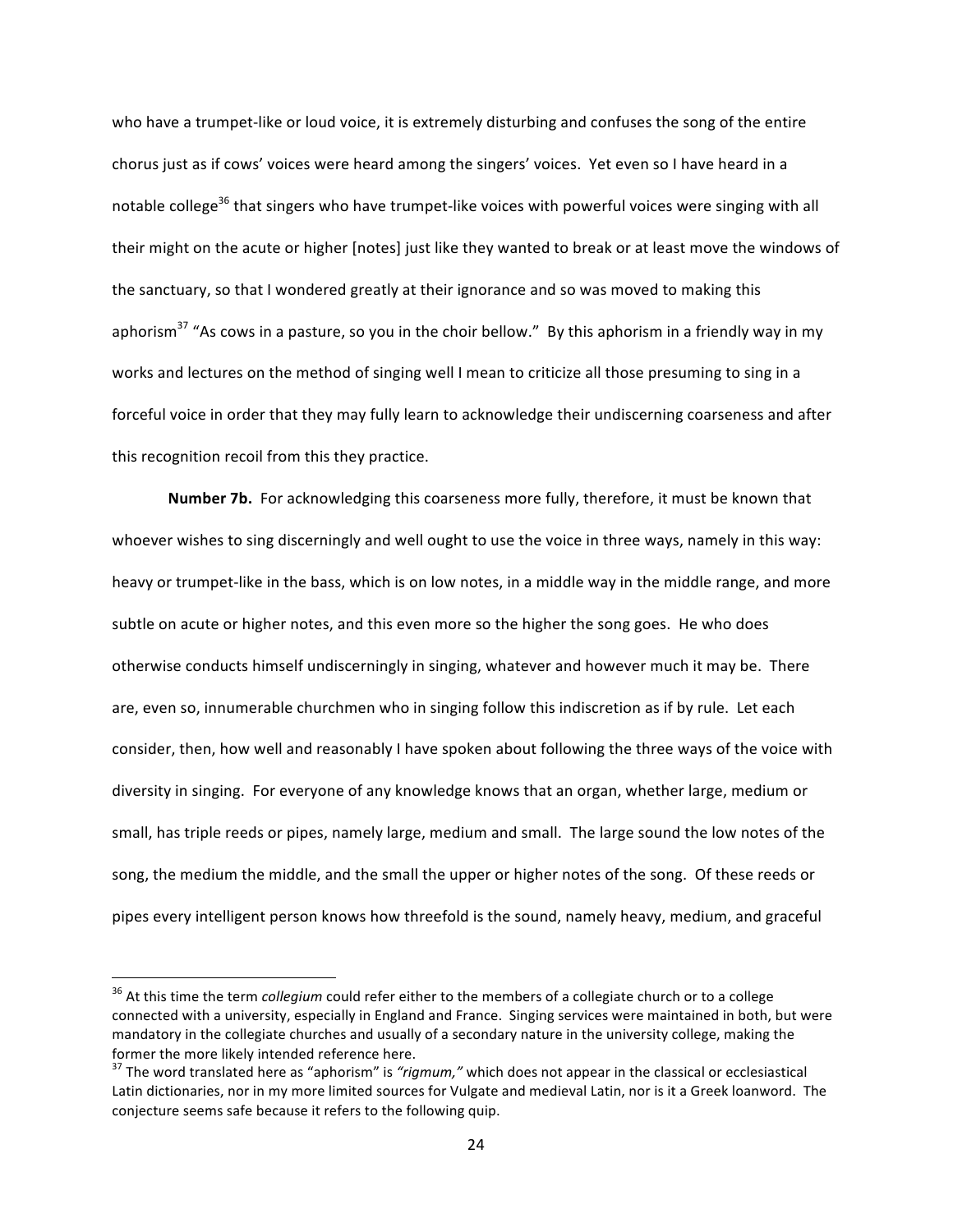or subtle. Since, however, a man has only the one throat, by means of which the voice issues, which has to fulfill in place of the diverse reeds of the organ—at one time large and at another small—how great a lack of discernment will it be to want to do this by a uniform use of his own voice, even though the voice of a human has no correspondence to such threefold sound of the diverse reeds of the organ, obviously as already stated.

Let us take another example in a string of the monochord, which existing unique and of its own quantity, nevertheless produced a triple sound in the upper and lower part, clearly a heavier one lower, medium in the middle and much more graceful and subtle higher.<sup>38</sup> Why, therefore, does the human not inflect his voice three ways in imitation of that string, since the monochord may be the best instrument for teaching and learning church song by means of it? Let each who wants to sing blamelessly take care, then, that he not further in the future presume to sing with full strong voice on acute, that is higher notes,  $39$  since in the first place it deforms the song and in second it burdens and fatigues the singer to no point, and third it quickly makes him hoarse and in consequence unsuited for singing. The human throat is delicate and easily is injured when it is strained, which certainly happens when it is used on high notes with powerful voice, when this injury has happened, soon hoarseness follows, such as each has experienced for himself. But on the contrary, when anyone sings with a refined voice on notes, the voice has a proper correspondence to graceful sound of the small reeds of the organ just as the higher parts of the strings of the monochord itself. Then second he sings without fatigue. Then third there is no doubt he will be able to sing much higher than he would in any way be

 $38$  Von Zabern dos not refer to the single string monochord used for teaching by means of Pythagorean ratios. It is a keyboard instrument, about which he wrote a short treatise *Opusculum de monochordo*. He believed the instrument was very useful in teaching voice. The interested reader will do well to consult *Grove Dictionary of Musical Instruments, s.v.* "Clavichord." The distinctive characteristic of the instrument is that the striking mechanism was such as to be able to vary the length of the vibrating string so as to produce different pitches from the same string. The manuscript treatise (ca 1440) of Henri-Arnault de Zwolle gives an early detailed description

from von Zabern's own time (modern edition by Bärenreiter, 1972).<br><sup>39</sup> As referred to earlier, this is the point at which von Zabern makes clear than *acutus* and *altior* mean the same thing.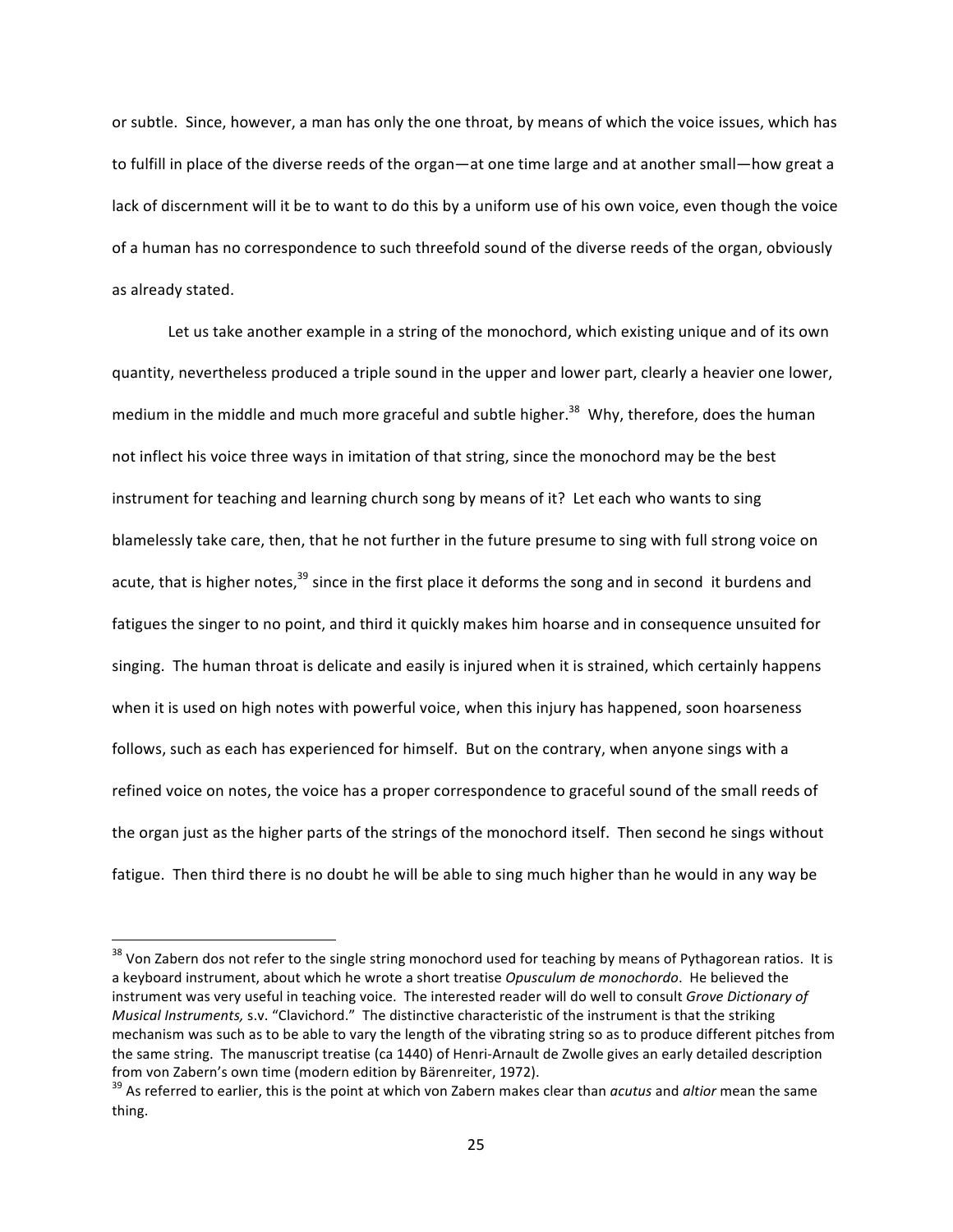able with full, strong voice, so that in songs of particular high range he could aid the choir faithfully and well without trouble and without incurring hoarseness, which could not be possible with strong voice.

**Number 8a.** Another coarseness is in the beginning to sing those things without a correspondence that ought to correspond to each other, especially where and when the correspondence properly could be preserved without trouble to the chorus. For example, the Kyrie *eleison*, when [it and] the *Gloria in excelsis* are written with each other, and also the *Et in terra*, ought to be sung in correspondence. From what other cause is this *Kyrie* [associated] with that *Glorig* and other ones to other ones in the chant books? When the final *Kyrie* ended in a definite way and the celebrant begins the *Gloria* in a melody irrelevant to that same *Kyrie*, when even so it were possible to do it in a corresponding way without his or the choir's trouble, truly that is a coarseness.<sup>40</sup> Yet, I have often heard without number even among reformed regular clergy<sup>41</sup> that, when the final *Kyrie* has ended, the celebrant out of his own head as if he had not heard the Kyrie, begins the *Gloria in excelsis* without any correspondence of its melody to the preceding *Kyrie* itself and that the cantor of the chorus, no less undiscerning, of his own will begins the *Et in terra* irrelevantly to the *Gloria*, as if he had not heard it sung by the celebrant, so that truly because of this more than once I was hindered in the oration and was moved not infrequently to thinking or saying "what bunglers are these monks!" $42$ 

**Number 8b.** Let us take another example. The first part of an antiphon, which is presented before the intonation of the psalm itself, and this same intonation of the psalm or beginning according to the requirement of the psalm tone to be sung ought also, when it can be done properly, to have a correspondence. Why would it be ordered from a different place in regard to the little part of the first

 $^{40}$  Von Zabern never really makes his meaning clear, probably because to readers of his time there is really only one thing he could mean, the failure to sing immediately successive portions of the mass in corresponding mode.  $41$  Von Zabern has previously referred to the "reformed" regular clergy, which of course cannot refer to the

later Reformation.<br><sup>42</sup> The word translated here as "bunglers" is "*grobiani*" which is not found in either classical or ecclesiastical Latin dictionaries. This is a pure conjecture but one that seems entirely consistent with the context.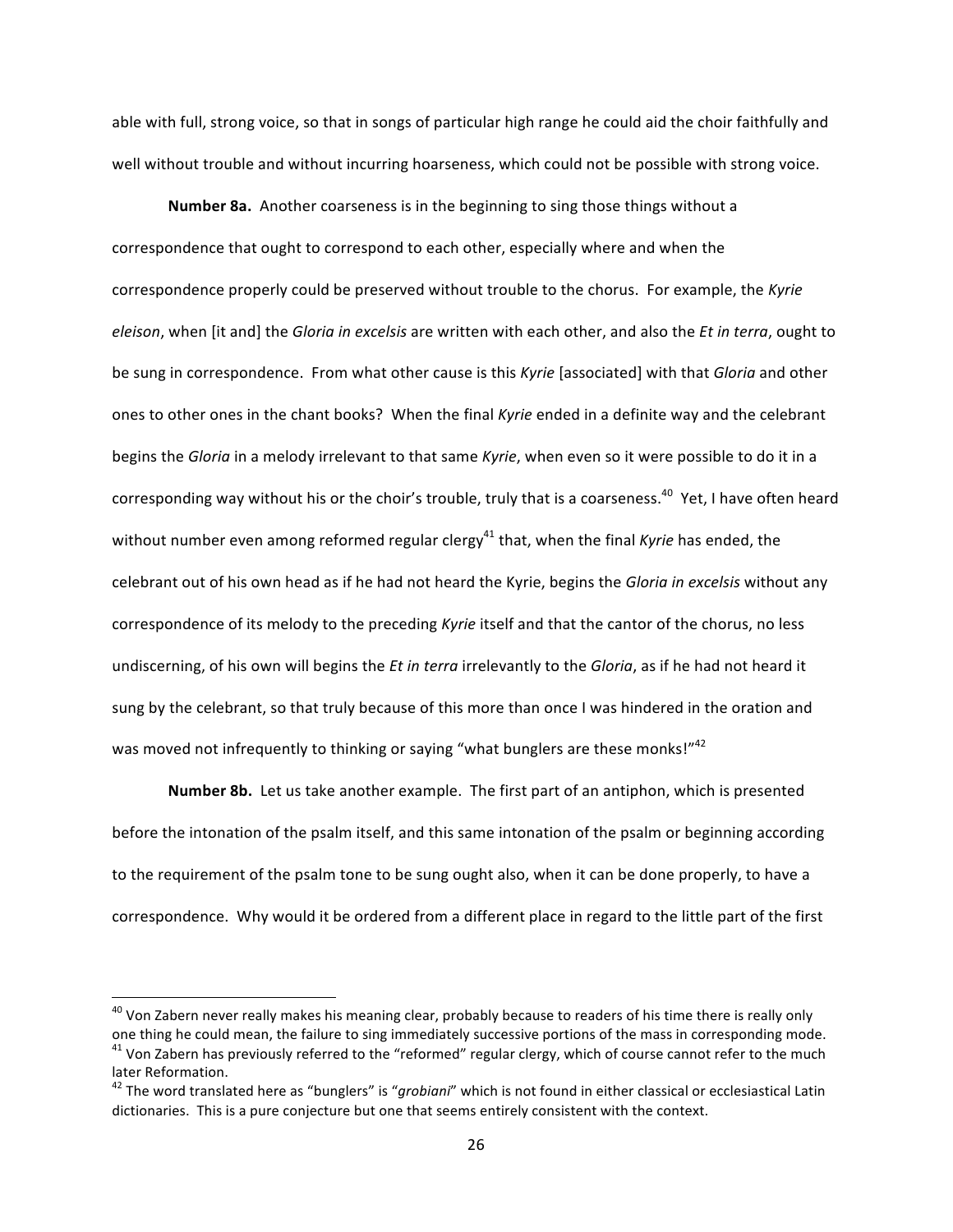antiphon before the beginning of the psalm? When beginning the psalm in a way indifferent to the consequence this makes, without correspondence to the preliminary part of the antiphon or to its melody, it is a coarseness worthy to be scorned.<sup>43</sup>

**Number 9.** Another coarseness is to sing drowsily and less lively and without emotion like an old woman near death, which deprives the song itself of its proper agreeableness and makes it less heard and so that it has the manner of a groan rather than a song. Against singing thus the blessed Bernard says in the sermon Super cantica,<sup>44</sup> where he speaks about ecclesiastical song: "Reverently such as attending upon the Lord with alacrity, not reluctantly, not drowsily, not yawning, not sparing of voice." Then a little further on: "but virile as it deserves, both in sound and feeling bringing forth voices of the holy spirit." Thus did he say. Truly, one must sing in a way that is lively, with feeling and fully agreeable lest it fall upon the other extreme, so that it is too distracting for some who are singing out, as has been said, and others who sing as barely to be heard. And so the old adage is proven: "Zu lutzel und zu vil verderbt al spil" [Too little and too much spoil all pleasure.] It is blessed to hold the mean.

**Number 10.** This last coarseness now to be enumerated is to have inappropriate manners in singing, as for example not standing still but to move here and there, or to raise the head too high or conspicuously to incline it to the one side or to prop it up with your hand or to deform the mouth to the other jaw, $45$  or open the same far too wide. And the same with many other inappropriate manners, which it would be far too tedious to enumerate all, these are for this reason to be avoided lest they provoke to laughter those who are watching, who ought to be moved to devotion by means of the song.

 $43$  Von Zabern appears to be describing the opening partial statement of the antiphon followed by the psalm tone; thus, this cannot be the issue of the choice of differentiae leading back into the final statement of the antiphon. The matter here seems to be the choice of an antiphon and psalm tone for the recitation of psalm that match each other. *Grove Dictionary* s.v. "Antiphon" offers what is probably the explanation of von Zabern's point. "The antiphon ends with a clear cadence on a final note, which then determines the choice of the reciting note for the psalm . . . . The psalm tone ending (*differentia*, *diffinitio*, or *varietas*) can be chosen with the first notes of the antiphon in mind to ensure a smooth progression between the psalm and the recurring antiphon."<br><sup>44</sup> Perhaps this refers to one of the eighty-six sermons on *The Song of Songs.*<br><sup>45</sup> The image seems to be to lean or prop th

place in the other direction.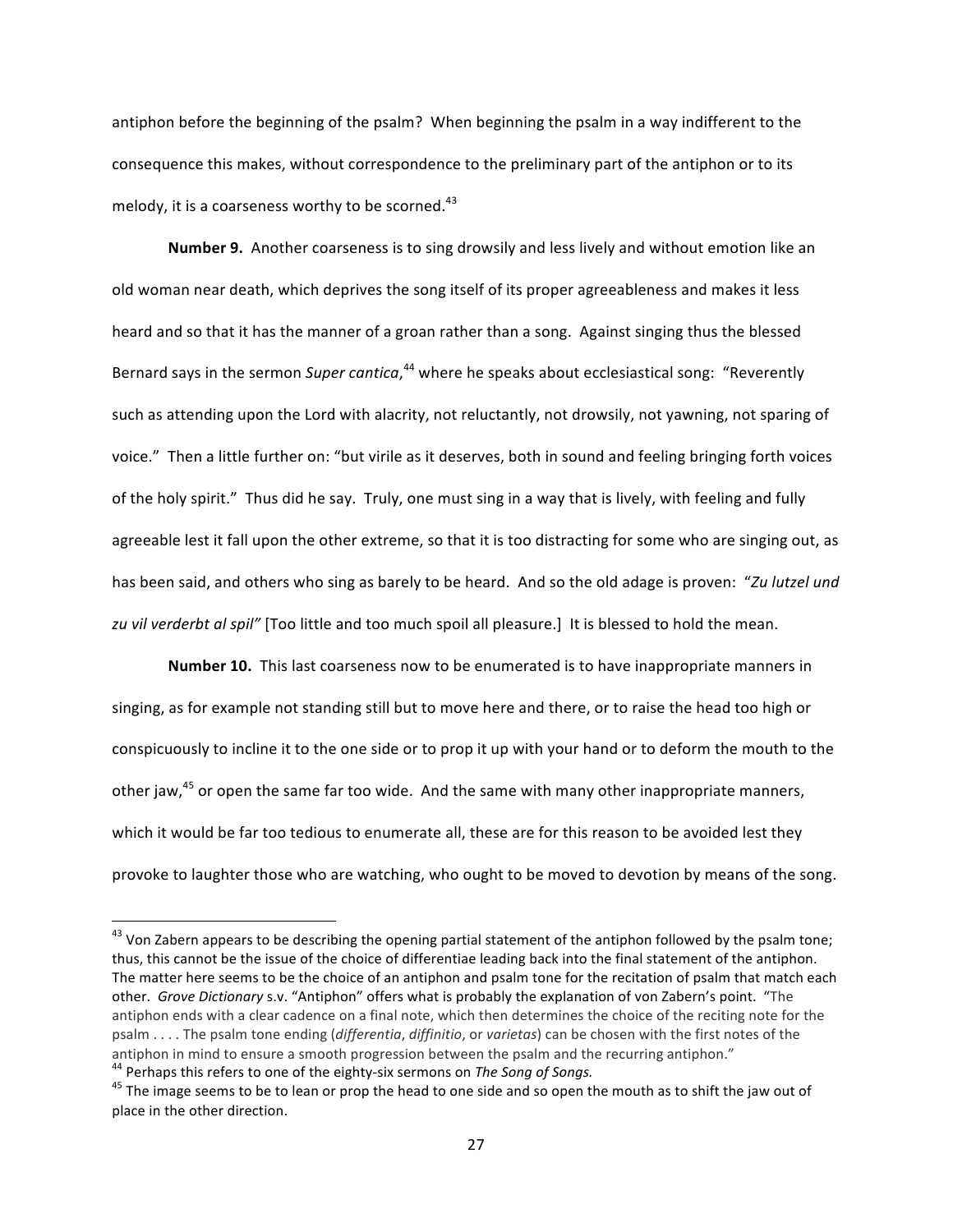But so much for these coarsenesses, which here by means of the sixth and last of the precepts for singing well do I want to exclude and keep excluded.

So now completely, therefore, are presented in order what from the beginning I took up to be dealt with and explained. Would that they should be taken to heart by those reading this compendium, so that they may take care daily to sing better than previously. Even so now they have been instructed by these present writings more and more fully than ever up to now they have been concerning the true method of singing well, which by no small labor I have gathered into this arrangement and for simplicity's sake in a clear style, desiring a common ecclesiastical purpose, in order that for my sake, Conrad von Zabern, they may all entreat the highest one, they who will profit from my labors in the future.

# **Appendix I**

## On Performing Psalmody Blamelessly

Since it does not suffice for the good regimen of the choir in song that it sings according to the six precepts for singing well, which in this specific little work are explained lucidly, if the psalmody itself is not sung well and blamelessly, whereas the greatest part of the seven canonical hours are performed in this. For this reason I have decided here to add something by which they seem sufficiently lacking in large part.

These things, then, follow, which come in psalmody to be diligently observed.

- Let not the following verse begin before the end of the preceding one.
- Do not omit making the accompanying rest in the middle of the verse.
- Do not read by word but by syllable.
- Never at all abstain from the closing in the middle and end of the verse.
- Preserve the measure uniformly throughout,
- Excepting the first syllable of the verse, which is slightly extended.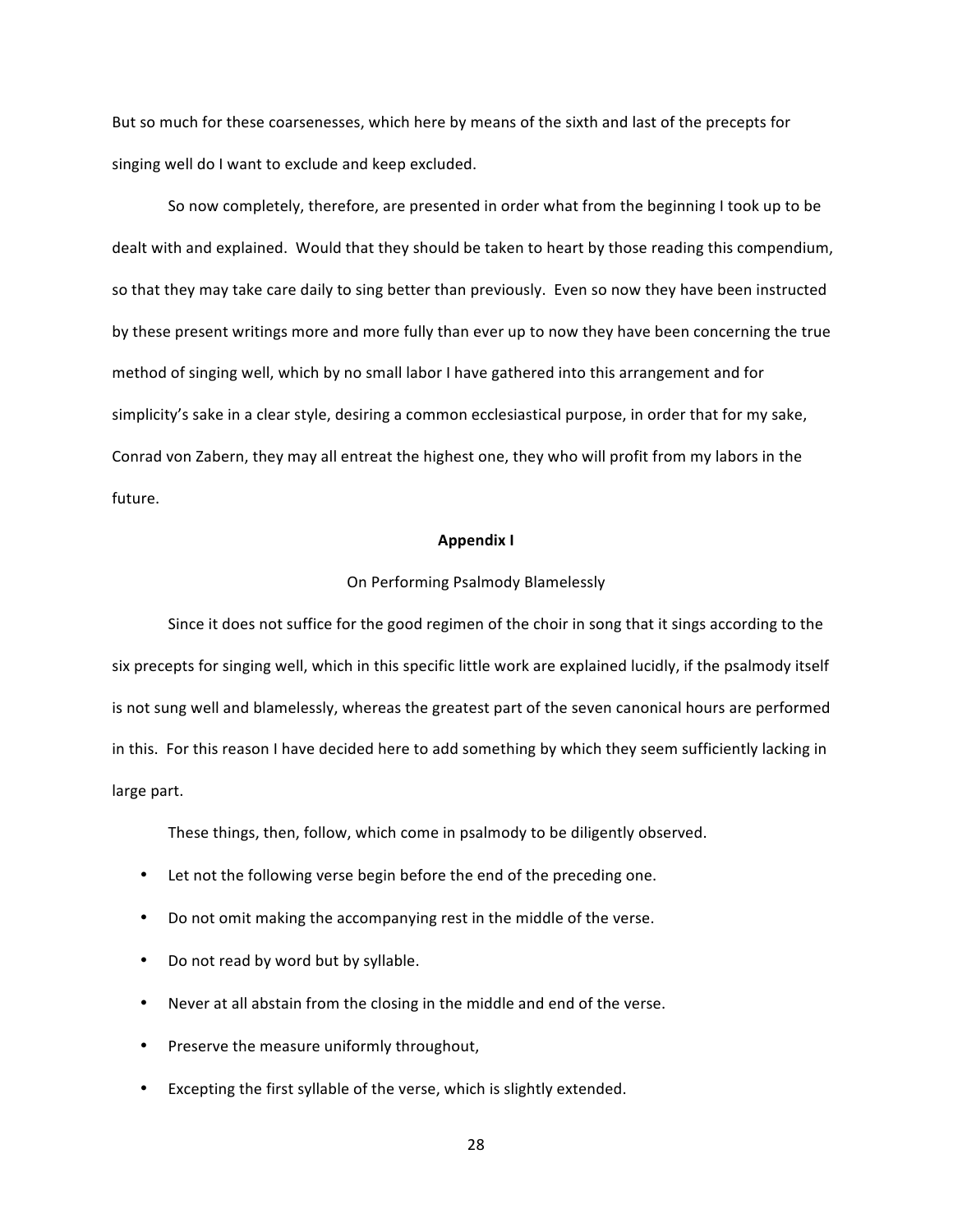- Do not sing too fast or too slow.
- Nevertheless, proceed in varied way according to the demands of the time.
- Never neglect the correspondence of choir to choir.
- Guard against a perceptible decline [in intonation] in all intervals
- Let the work never be made so as to begin too high.
- The manner of intoning must be provided for correctly.

He who desires to have a broad and clear explanation of these here enumerated, let them not be sluggish to go to the lectures of Conrad von Zabern, which to the glory of God he is always ready to do on this subject, when a supply of auditors is not lacking for him.

# **Appendix II**

On the Manner of Blameless Lection in Choir

# Whatever is Assigned to be Read by One Only

Since for the good order of a choir in singing, everything up to this point is not sufficient, since by observation of the six precepts for singing well the psalmody may be sung well, according to the method treated above, except this third also be taken care of, that specifically all such things as are assigned to be read by only one person in the choir should be read blamelessly, lest when it is done otherwise it would bring ignominy upon all the choir. For this reason here I append this summary and quite specific instruction on the subject.

Thus, some precepts for this follow.

- Preserve well a single pitch throughout, apart from the places for rests.
- Make breaths appropriately in suitable places where there are no true rests.
- Read words completely, distinctly, clearly and syllabically and without haste.
- Separate the closes on rests and at the end completely.